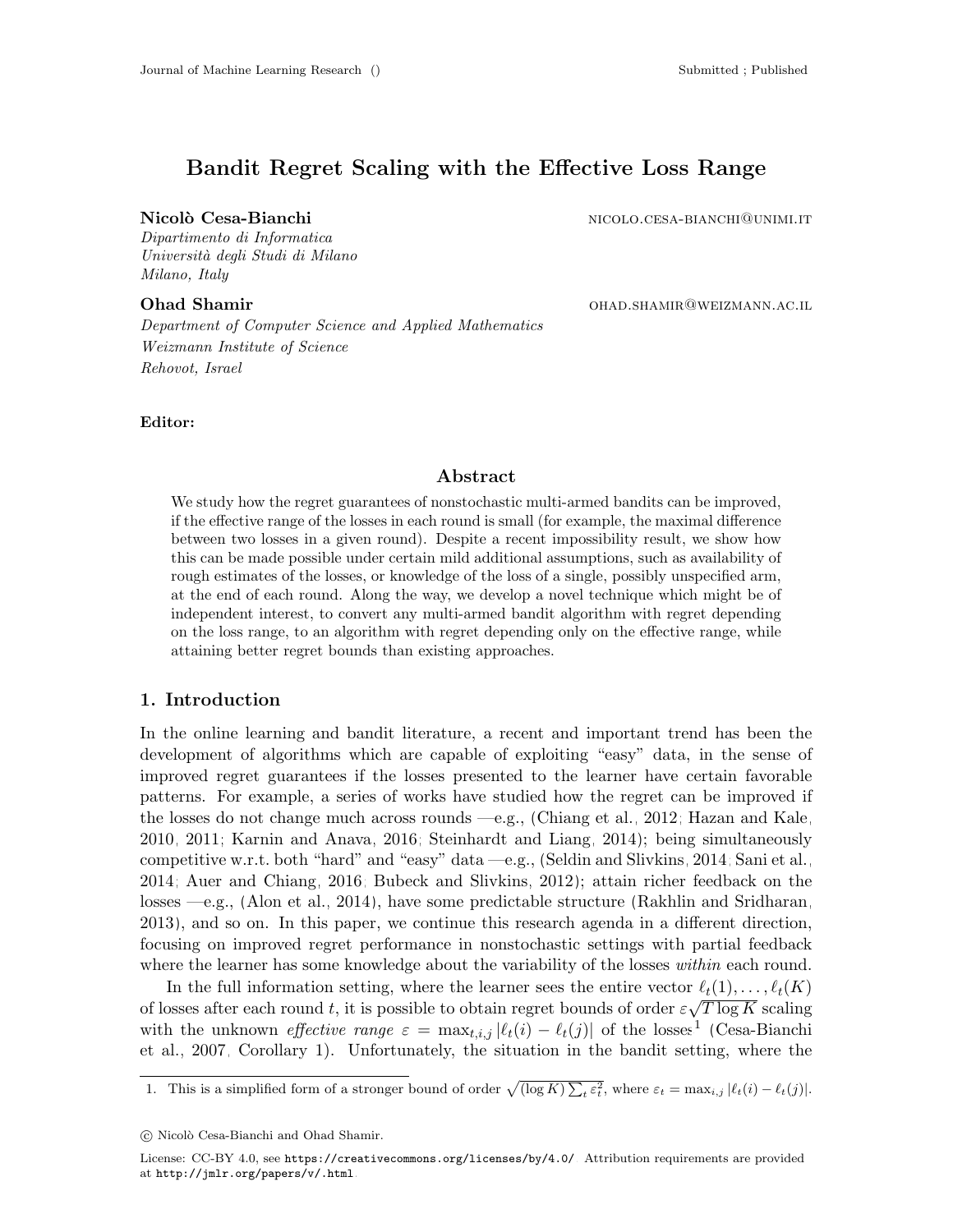learner only observes the loss of the chosen arm, is quite different. A recent surprising result [\(Gerchinovitz and Lattimore, 2016,](#page-12-7) Corollary 4) implies that in the bandit setting, result (Gerchmovitz and Lattimore, 2016, Coronary 4) implies that in the bandit setting,<br>the standard  $\Omega(\sqrt{KT})$  regret lower bound holds, even when  $\varepsilon = \mathcal{O}(\sqrt{K/T})$ . The proof defines a process where losses are kept  $\varepsilon$ -close to each other, but where the values oscillate unpredictably between rounds. Since the learner observes the loss of just one arm every round, the closeness between the losses across arms cannot be utilized. Based on this result, one may think that it is impossible to attain improved bounds in the bandit setting which depend on  $\varepsilon$ , or some other measure of variability of the losses across arms. In this paper, we study situations where partial information about the losses allows one to circumvent the impossibility result in some interesting ways. We analyze two specific settings: one in which the learner can roughly estimate in advance the actual loss value of each arm, and one where she knows the exact loss of some arbitrary and unknown arm.

In order to motivate the first setting, consider a scenario where the learner knows each arm's loss up to a certain precision (which may be different for each arm). For example, in the context of stock prices [\(Hazan and Kale, 2009;](#page-12-8) [Abernethy et al., 2013\)](#page-12-9) the learner may have a stochastic model providing some estimates of the loss means for the next round, and we would like to take advantage of that. In other cases, the losses of arms may be in  $[0,1]$ most of the time (perhaps with one arm tending to perform better than the others, same as in standard online learning), but there are a few arms which occasionally and predictably get a very high loss. For example, in routing the learner may know in advance that some route is down, and a large loss is incurred if that route is picked. In this scenario, a reasonable algorithm should be able to occasionally avoid picking that route; however, that breaks the regret guarantees of standard expert/bandit algorithms, which typically require each arm to be chosen with some positive probability. In the resulting regret bounds, it is difficult to avoid at least some dependence on the highest loss values.

To formalize these scenarios and considerations, we study a setting where for each arm i at round t, the learner is told that the loss will be in  $[m_t(i) - \varepsilon_t(i), m_t(i) + \varepsilon_t(i)]$  for some  $m_t(i), \varepsilon_t(i)$ . In this setting, we show a generic reduction, which allows one to convert any algorithm for bounded losses and certain feedbacks (bandit feedback being just a special case), to an algorithm with regret depending only on the effective range of the losses (that is, only on  $\varepsilon_t(i)$ , independent of  $m_t(i)$ ). Concretely, taking the simple case where the loss of each arm i at each round t is in  $[m_t(i) - \varepsilon, m_t(i) + \varepsilon]$  for some  $m_t(i)$  and fixed  $\varepsilon$ , and assuming the step size is properly chosen, we can get a regret bound of  $\mathcal{O}(\varepsilon\sqrt{KT})$  for the bandit feedback, completely independent of  $m_t(i)$  and the losses' actual range. Note that this has the desired behavior that as  $\varepsilon \to 0$ , the regret also converges to zero (in the extreme case where  $\varepsilon = 0$ , the learner essentially knows the losses in advance, and hence can avoid any regret). With full information feedback (where the entire loss vector is revealed at the end of each round), we can use the same technique to recover the regret bound of  $\mathcal{O}(\varepsilon\sqrt{T\log K})$ . We also provide lower bounds, partially matching our upper bounds and demonstrating their tightness in certain regimes.

We note that the setting we study is a special case of the predictable sequences setting studied by [Rakhlin and Sridharan](#page-13-4)  $(2013)$ , who propose an algorithm with a regret bound which (in the setting above) scales as  $\mathcal{O}(\varepsilon\sqrt{K^3T})$ . Our result has a better dependence on the number of arms  $K$  —which we also show to be optimal— and our reduction can be applied to any algorithm, rather than the specific one proposed in their paper. On the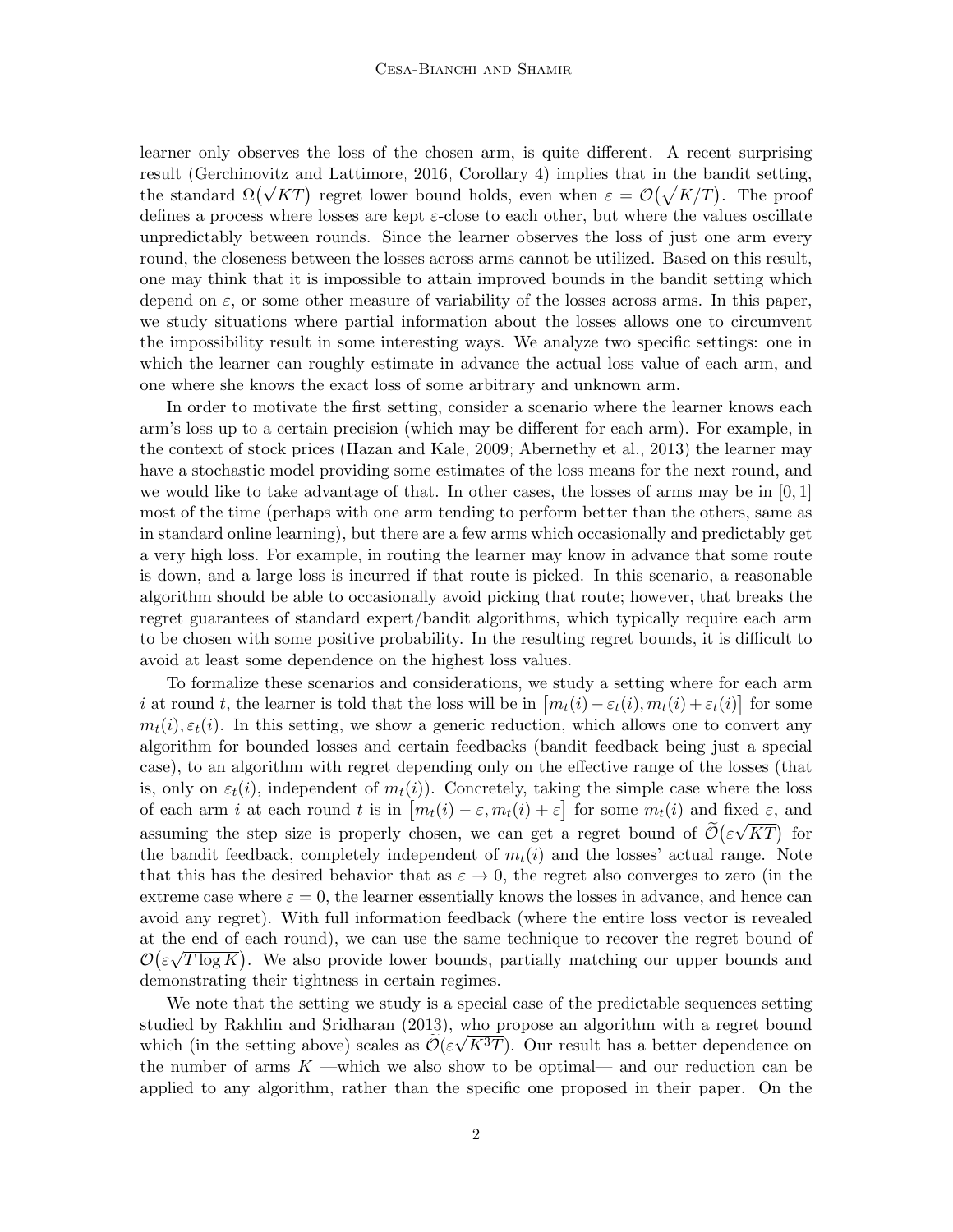flip side, the algorithm proposed there is applicable to the more general setting of bandit linear optimization, and does not require the range parameter  $\varepsilon$  to be known in advance (see Sec. [3](#page-3-0) for a more detailed comparison).

A second setting we study, motivating partial knowledge about the loss vectors, is the following. Consider a system for recommending products to visitors of some website. Say that two products are similar if the typical visitor tends to like them both or dislike them both. Hence, a plausible assumption on the similarity graph over the set of products would be that the likelihood of purchase (or any related index of the visitor's behavior) is a smooth function over this graph. Formally, the loss vectors  $\ell_t = (\ell_t(1), \ldots, \ell_t(K))$  at each round t are such that  $\ell_t^{\top} L_t \ell = \sum_{(i,j) \in E_t} (\ell_t(i) - \ell_t(j))^2$  is small, where  $L_t$  is the Laplacian matrix associated with some graph over the arms with edge set  $E_t$ . In this setting, we provide improved bandit regret bounds depending on the spectral properties of the Laplacian. To circumvent the impossibility result of [Gerchinovitz and Lattimore](#page-12-7) [\(2016\)](#page-12-7) mentioned earlier, we make the reasonable assumption that at the end of each round, the learner is given an "anchor point", corresponding to the loss of some unspecified arm. In our motivating example, the recommender system may assume, for instance, that each visitor has some product that she most likely won't buy. Using a simple modification of the Exp3 algorithm, we show that a regret bound of order (ignoring log factors)

$$
\sqrt{\sum_{t=1}^T \min_{L_t} \left(1 + \frac{\boldsymbol{\ell}_t^\top L_t \boldsymbol{\ell}}{\lambda_2(L_t)}\right)}
$$

where  $L_1, \ldots, L_T$  are Laplacians of simple and connected graphs, and each quantity  $\lambda_2(L_t) \in$  $(0, K]$  is the smallest nonzero eigenvalue of  $L_t$  (also known as the algebraic connectivity number of the graph represented by  $L_t$ ). If the learner is told the minimal loss at every round (rather than any loss), this bound can be improved to order of

$$
\sqrt{\sum_{t=1}^{T} \min_{L_t} \frac{\boldsymbol{\ell}_t^{\top} L_t \boldsymbol{\ell}}{\lambda_2(L_t)}}
$$

(again, ignoring log factors) which vanishes, as it should, when  $\ell_t^{\top} L_t \ell = 0$  for all t; that is, when all arms share the same loss value. Compared to the state-of-the-art bandit regret bound  $\sqrt{\sum_t \|\boldsymbol{\ell}_t\|^2}$ , we easily show that  $\min_{L_t} \boldsymbol{\ell}_t^{\top} L_t \boldsymbol{\ell}_t / \lambda_2(L_t)$  is never larger than  $\|\boldsymbol{\ell}_t\|^2$ , and is much smaller than  $\|\ell_t\|^2$  when the loss components  $\ell_t(1), \ldots, \ell_t(K)$  tend to be close to each other.

We also provide a lower bound, showing that this upper bound is the best possible (up to log factors) in the worst case. Although our basic results pertain to connected graphs, using the range-dependent reductions discussed earlier we show it can be applied to graphs with multiple connected components and anchor points.

The paper is structured as follows: In Sec. [2,](#page-3-1) we formally define the standard experts/bandit online learning setting, which is the focus of our paper, and devote a few words to the notation we use. In Sec. [3,](#page-3-0) we discuss the situation where each individual loss is known to lie in a certain range, and provide an algorithm as well as upper and lower bounds on the expected regret. In Sec. [4,](#page-8-0) we consider the setting of smooth losses (as defined above). Some of the proofs are presented in the appendix.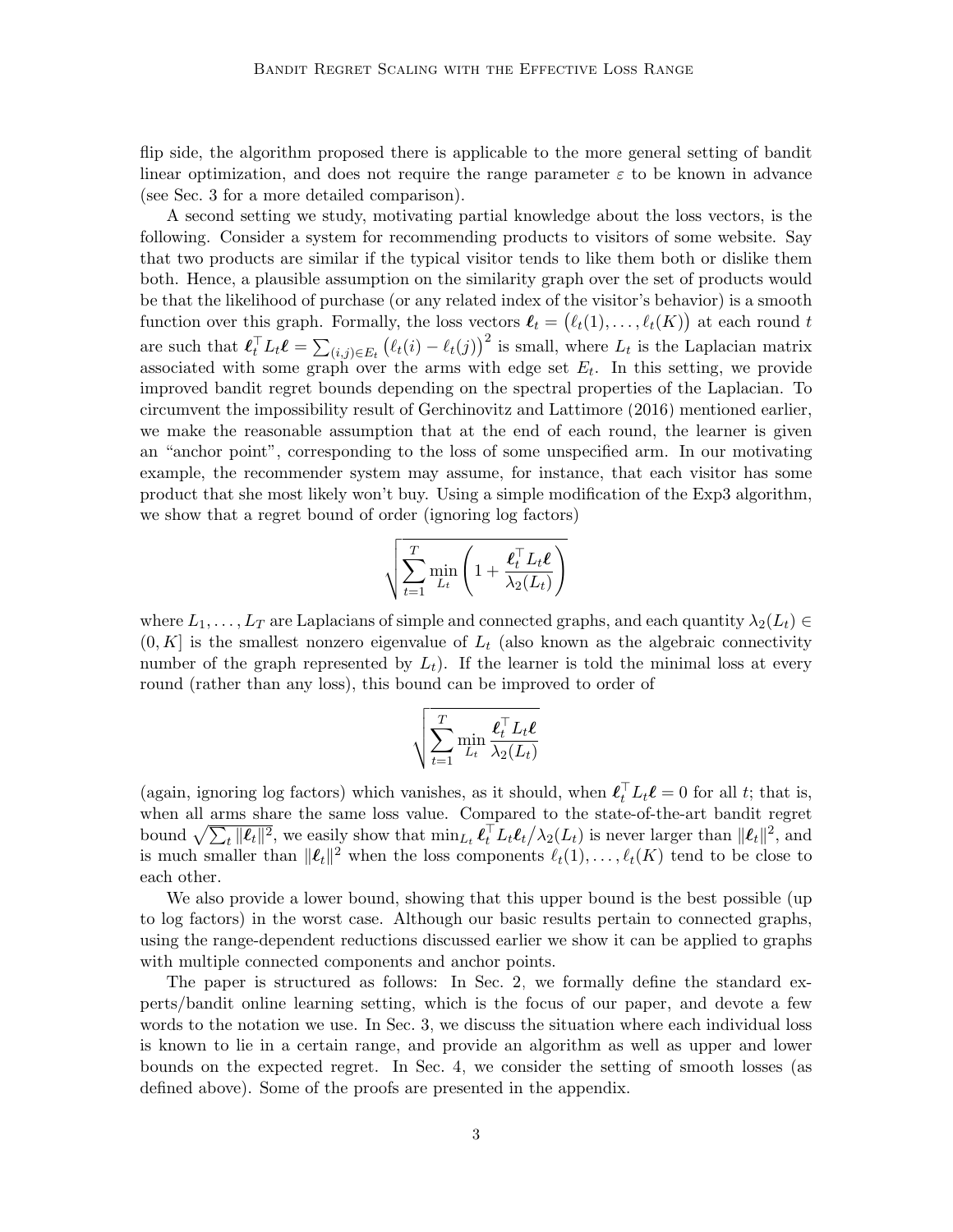# <span id="page-3-1"></span>2. Setting and notation

The standard experts/bandit learning setting (with nonstochastic losses) is phrased as a repeated game between a learner and an adversary, defined over a fixed set of K arms/actions. Before the game begins, the adversary assigns losses for each of  $K$  arms and each of  $T$  rounds (this is also known as an oblivious adversary, as opposed to a nonoblivious one which sets the losses during the game's progress). The loss of arm i at round t is defined as  $\ell_t(i)$ , and following standard convention, is assumed w.l.o.g. to lie in  $[0, 1]$ . At the beginning of each round, the learner chooses an arm  $I_t \in \{1, ..., K\}$ , and receives the associated loss  $\ell_t(i)$ . With bandit feedback, the learner then observes only her own loss  $\ell_t(I_t)$ , whereas with full information feedback, the learner gets to observe  $\ell_t(i)$  for all i. The learner's goal is to minimize the expected regret (sometimes denoted as pseudo-regret), defined as

$$
\mathbb{E}\left[\sum_{t=1}^T \ell_t(I_t)\right] - \min_{i=1,\dots,K} \sum_{t=1}^T \ell_t(i)
$$

where the expectation is over the learner's internal randomness. We use  $\mathbb{I}\{A\}$  to denote the indicator of the event A, and let log denote the natural logarithm. Given an (undirected) graph over K nodes, its Laplacian L is defined as the  $K \times K$  matrix where  $L_{i,i}$  equals the degree of node i,  $L_{i,j}$  for  $i \neq j$  equals  $-1$  if node i is adjacent to node j, and 0 otherwise. We let  $\lambda_2(L)$  denote the smallest nonzero eigenvalue of L. This is also known as the algebraic connectivity number, and is larger the more well-connected is the graph. In particular,  $\lambda_2(L) = 0$  for disconnected graphs, and  $\lambda_2(L) = K$  for the complete graph.

# <span id="page-3-0"></span>3. Rough estimates of individual losses

We consider a variant of the online learning setting presented in Sec. [2,](#page-3-1) where at the beginning of every round  $t$ , the learner is provided with additional side information in the form of  $(m_t(i), \varepsilon_t(i))$  for  $i = 1, ..., K$ , with the guarantee that  $|\ell_t(i) - m_t(i)| \leq \varepsilon_t(i)$  for all  $i = 1, \ldots, K$ . We then propose an algorithmic reduction, which allows to convert any regret-minimizing algorithm  $A$  (with some generic feedback), to an algorithm with regret depending on  $\varepsilon_t(i)$  and independent of  $m_t(i)$ . We assume that given a loss vector  $\ell_t$  and chosen action  $I_t$ , the algorithm A receives as feedback some function  $f_t(\ell_t, I_t)$ . For example, if A is an algorithm for the multi-armed bandits setting, then  $f_t(\ell_t, I_t) = \ell_t(I_t)$ , whereas if A is an algorithm for the experts setting,  $f_t(\ell_t, I_t) = \ell_t$ . In our reduction, A is sequentially fed, at the end of each round t, with  $f_t(\ell_t, \tilde{I}_t)$  (where  $\ell_t$  and  $\tilde{I}_t$  are not necessarily the same as the actual loss vector  $\ell_t$  and actual chosen arm  $I_t$ ), and returns a recommended arm  $I_{t+1}$ for the next round, which is used to choose the actual arm  $I_{t+1}$ .

To formally describe the reduction, we need a couple of definitions. For all t, let

$$
j_t \in \operatorname*{argmin}_{i=1,\ldots,K} \{m_t(i) - \varepsilon_t(i)\}
$$

denote the arm with the lowest potential loss, based on the provided side-information (if there are ties, we choose the one with smallest  $\varepsilon_t(i)$ , and break any remaining ties arbitrarily). At round t define any arm i as "bad" if  $m_t(i) - \varepsilon_t(i) > m_t(j_t) + \varepsilon_t(j_t)$  and "good"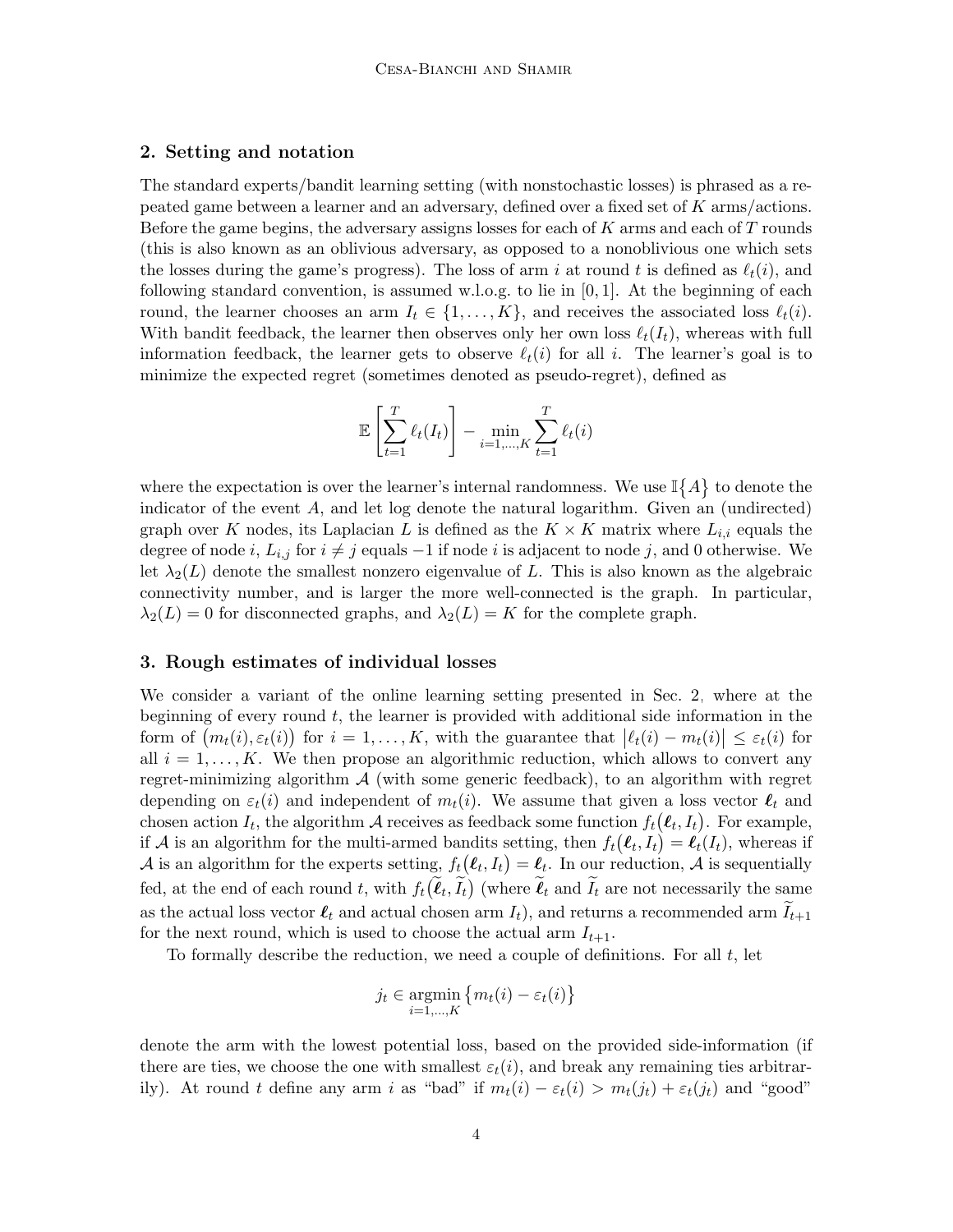if  $m_t(i) - \varepsilon_t(i) \leq m_t(j_t) + \varepsilon_t(j_t)$ . Intuitively, "bad" arms are those which cannot possibly have the smallest loss in round t. For loss vector  $\ell_t$ , define the transformed loss vector  $\ell_t$  as

$$
\widetilde{\ell}_t(i) = \begin{cases} \ell_t(i) - m_t(j_t) + \varepsilon_t(j_t) & \text{if } i \text{ is good} \\ 2 \varepsilon_t(j_t) & \text{if } i \text{ is bad.} \end{cases}
$$

It is easily verified that  $\ell_t(i) \in [0, 2(\varepsilon_t(i) + \varepsilon_t(j_t))]$  always. Hence, the range of the transformed losses does not depend on  $m_t(i)$ . The meta-algorithm now does the following at every round:

Algorithm 1 (Meta-Algorithm)

<span id="page-4-0"></span>**Require:** Base algorithm  $\mathcal A$ 1: for  $t = 1, 2, ...$  do 2: Get an arm recommendation  $I_t$  from A.<br>3: **if**  $\widetilde{I}_t$  is a good arm **then** 3: if  $I_t$  is a good arm then 4:  $I_t = I_t$ <br>5: **else** else 6:  $I_t = j_t$ 7: end if 8: Choose arm  $I_t$  and get feedback  $f_t(\ell_t, I_t)$ . 9: Construct feedback  $f_t(\ell_t, \tilde{I}_t)$  and feed it to algorithm A. 10: end for

Crucially, note that in line [9](#page-4-0) of the meta-algorithm (Algorithm [1\)](#page-4-0) we assume that  $f_t(\ell_t, I_t)$  can be constructed based on  $f_t(\ell_t, I_t)$ . For example, this is certainly true in the full information setting (as we are given  $\ell_t$ , hence can explicitly compute  $\ell_t$ ). This is also true in the bandit setting: If  $I_t$  is a "good" arm, then  $I_t = I_t$ , hence we can construct  $\ell_t(I_t) = \ell_t(I_t) - m_t(j_t) + \varepsilon_t(j_t)$  based on the feedback  $\ell_t(I_t)$  actually given to the metaalgorithm. If  $I_t$  is a "bad" arm, then we can construct  $\ell_t(I_t) = 2 \varepsilon_t(j_t)$ , since  $\varepsilon_t(j_t)$  is given to the meta-algorithm as side-information. In general, this framework can potentially be used for other partial-feedback settings as well.

The following key theorem implies that the expected regret of this meta-algorithm can be upper bounded by the expected regret of A, with respect to the transformed losses  $\ell_t$ whose range is independent of  $m_t(i)$ .

**Theorem [1](#page-4-0)** Suppose (without loss of generality) that in Algorithm 1 the index  $I_t$  given by A is chosen at random by sampling from a probability distribution  $\widetilde{p}_t(1), \ldots, \widetilde{p}_t(K)$ . Let  $p_t(1), \ldots, p_t(K)$  be the induced distribution<sup>[2](#page-4-1)</sup> of  $I_t$ . Then for any fixed arm  $a \in \{1, \ldots, K\}$ , it holds that

<span id="page-4-3"></span><span id="page-4-2"></span>
$$
\sum_{t=1}^{T} \sum_{i=1}^{K} p_t(i) \ell_t(i) - \sum_{t=1}^{T} \ell_t(a) \leq \sum_{t=1}^{T} \sum_{i=1}^{K} \widetilde{p}_t(i) \widetilde{\ell}_t(i) - \sum_{t=1}^{T} \widetilde{\ell}_t(a) . \tag{1}
$$

<span id="page-4-1"></span>2. By definition of the meta-algorithm, we have  $p_t(i) = \tilde{p}_t(i)$  if  $i \neq j_t$  is good,  $p_t(i) = 0$  if i is bad, and  $p_t(j_t) = \widetilde{p}_t(j_t) + \sum_{i \text{ is bad}} \widetilde{p}_t(i).$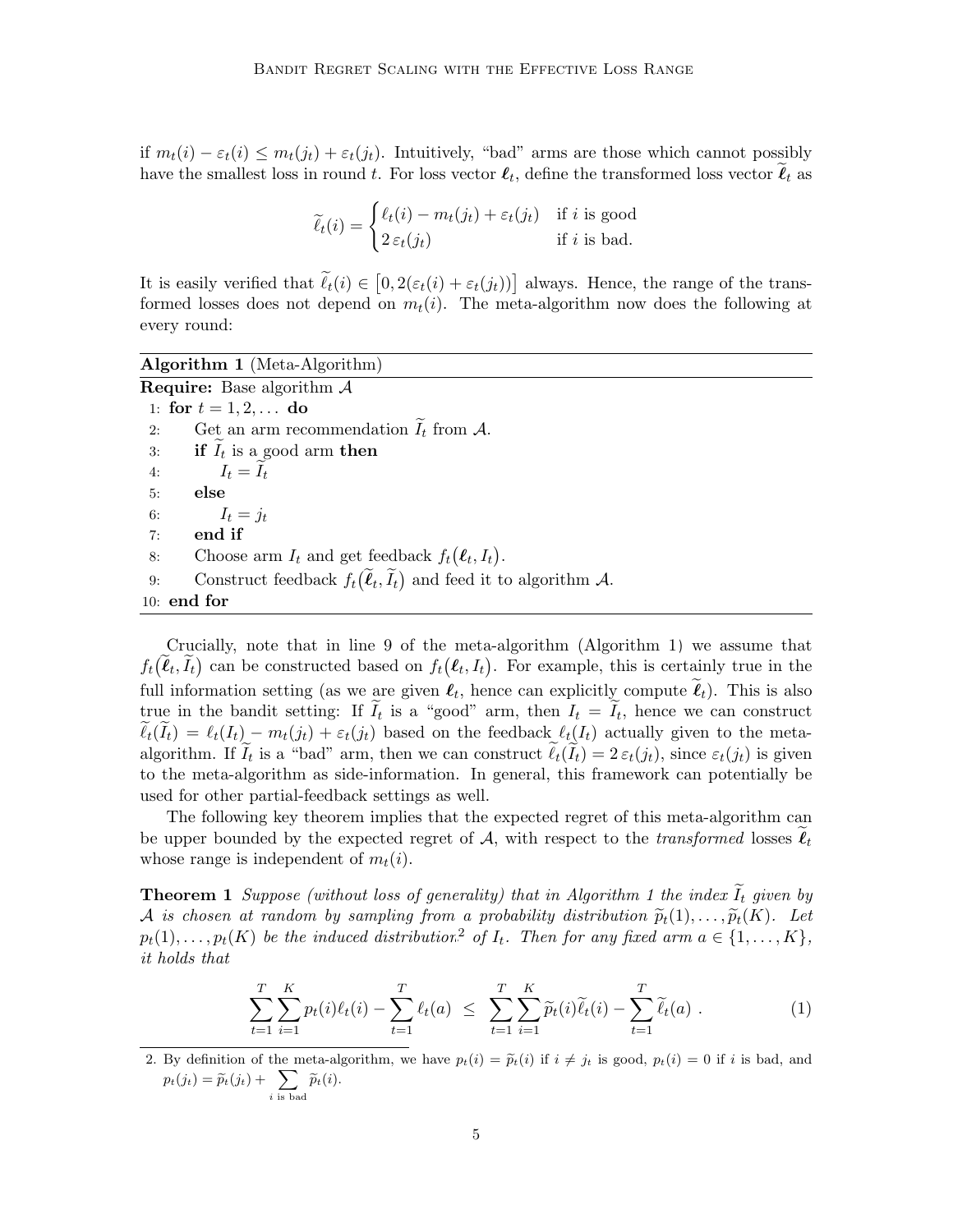This implies in particular that

$$
\mathbb{E}\left[\sum_{t=1}^T \ell_t(I_t)\right] - \sum_{t=1}^T \ell_t(a) \leq \mathbb{E}\left[\sum_{t=1}^T \left(\widetilde{\ell}_t(\widetilde{I}_t) - \widetilde{\ell}_t(a)\right)\right]
$$

where the expectation is over the possible randomness of the algorithm A. Moreover,  $\ell_t(i) \in$  $[0, 2(\varepsilon_t(j_t) + \varepsilon_t(i))]$  for any good i, and  $\ell_t(i) = 2 \varepsilon_t(j_t)$  for any bad i.

Proof The proof carefully utilizes the definition of the transformed losses and actions. The main challenge is to prove Eq. [\(1\)](#page-4-2). The in-expectation bound follows by applying expectations on both sides of the inequality, and noting that conditioned on rounds  $1, \ldots, t-1$ , the conditional expectation of  $\ell_t(I_t)$  equals  $\sum_{i=1}^K p_t(i)\ell_t(i)$ , and the conditional expectation of  $\tilde{\ell}_t(\tilde{I}_t)$  equals  $\sum_{i=1}^K \tilde{p}_t(i)\tilde{\ell}_t(i)$ . Also, the statement on the range of each  $\tilde{\ell}_t(i)$  is immediate from the definition of  $\tilde{\ell}_t(i)$  and Eq. [\(4\)](#page-5-0) below.

We now turn to prove Eq.  $(1)$ . By adding and subtracting terms, it is sufficient to prove that

$$
\sum_{t} \sum_{i} \left( p_t(i) \ell_t(i) - m_t(j_t) + \varepsilon_t(j_t) \right) - \sum_{t} \left( \ell_t(a) - m_t(j_t) + \varepsilon_t(j_t) \right)
$$
\n
$$
\leq \sum_{t,i} \widetilde{p}_t(i) \widetilde{\ell}_t(i) - \sum_{t} \widetilde{\ell}_t(a) . \tag{2}
$$

We will rely on the following facts, which are immediate from the definition of good and  $bad\; arms: Any\; bad\; arm\; i\; must\; satisfy$ 

<span id="page-5-3"></span><span id="page-5-1"></span><span id="page-5-0"></span>
$$
\ell_t(i) \ge m_t(j_t) + \varepsilon_t(j_t) \tag{3}
$$

<span id="page-5-2"></span> $\blacksquare$ 

and any good arm i must satisfy

$$
m_t(j_t) - \varepsilon_t(j_t) \le \ell_t(i) \le m_t(j_t) + \varepsilon_t(j_t) + 2\varepsilon_t(i) \tag{4}
$$

Based on this, we have the following two claims, whose proof is provided in the appendix.

**Claim 1.** For any fixed arm  $a, \ell_t(a) \leq \ell_t(a) - m_t(j_t) + \varepsilon_t(j_t).$ 

Claim 2.

$$
\sum_{i=1}^{K} p_t(i)\ell_t(I_t) - m_t(j_t) + \varepsilon_t(j_t) \le \sum_{i=1}^{K} \widetilde{p}_t(i)\widetilde{\ell}_t(i)
$$

where

$$
p_t(i) = \begin{cases} \widetilde{p}_t(i) & i \neq j_t \text{ and } i \text{ is good} \\ 0 & i \neq j_t \text{ and } i \text{ is bad} \\ \widetilde{p}_t(j_t) + \sum_{i \text{ is bad}} p(i) & i = j_t. \end{cases}
$$

Combining the two claims and summing over  $t$ , we get Eq.  $(2)$  as required.

Since the range of  $\ell_t$  is independent of  $m_t$ , we get a regret bound for our meta-algorithm which depends only on  $\varepsilon_t$ . This is exemplified in the following two corollaries: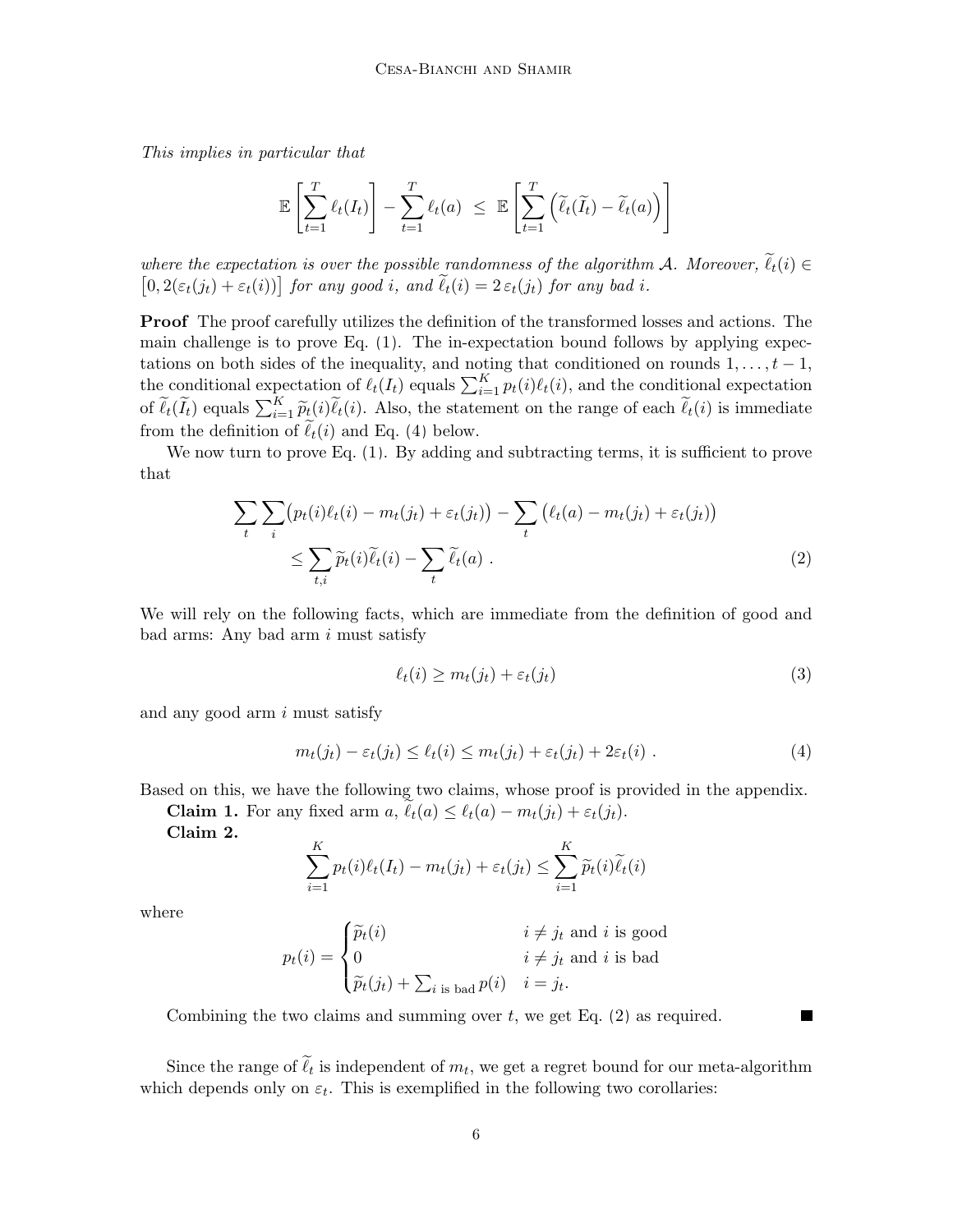**Corollary 2** With bandit feedback and using Exp3 as the algorithm A (with step size  $\eta$ ), the expected regret of Algorithm [1](#page-4-0) is

$$
\mathcal{O}\left(\frac{\log K}{\eta} + \eta \sum_{t=1}^{T} \left( K\varepsilon_t(j_t)^2 + \sum_{i \in G_t} \varepsilon_t(i)^2 \right) \right)
$$

where  $G_t \subseteq \{1,\ldots,K\}$  is the set of "good" arms at round t, and j<sub>t</sub> is the arm with lowest potential loss  $m_t(i) - \varepsilon_t(i)$  in round t.

The optimal choice of  $\eta$  leads to a regret of order  $\sqrt{(\log K) \sum_{t=1}^{T} (K \varepsilon_t(j_t)^2 + \sum_{i \in G_t} \varepsilon_t(i)^2)}$ . This recovers the standard Exp3 bound in the case  $m_t(i) = \varepsilon_t(i) = \frac{1}{2}$  (i.e., the standard setting where the losses are only known to be bounded in  $[0, 1]$ , but can be considerably better if the  $\varepsilon_t(i)$  terms are small, or the  $m_t(i)$  terms are large. We also note that the  $log K$  factor can in principle be removed, i.e., by using the implicitly normalized forecaster of [Audibert and Bubeck](#page-12-10) [\(2009\)](#page-12-10) with appropriate parameters. A similar corollary can be obtained in the full information setting, using a standard algorithm such as Hedge [\(Freund](#page-12-11) [and Schapire, 1995\)](#page-12-11).

**Corollary 3** With full information feedback and using Hedge as the algorithm  $\mathcal{A}$  (with step size  $\eta$ ), the expected regret of the meta-algorithm is

<span id="page-6-0"></span>
$$
\mathcal{O}\left(\frac{\log K}{\eta} + \eta \sum_{t=1}^T \max_{i=1,\dots,K} \varepsilon_t(i)^2\right).
$$

The optimal choice of  $\eta$  leads to regret of order  $\sqrt{(\log K) \sum_{t=1}^{T} \max_i \varepsilon_t(i)^2}$ . As in the bandit setting, our reduction can be applied to other algorithms as well, including those with more refined loss-dependent guarantees —e.g., [\(Steinhardt and Liang, 2014\)](#page-13-1) and references therein.

Finally, we note that Theorem [1](#page-4-3) can easily be used to provide high-probability bounds on the actual regret  $\sum_{t=1}^T \ell_t(I_t) - \sum_{t=1}^T \ell_t(a)$ , rather than just bounds in expectation, as long as we have a high-probability regret bound for  $A$ . This is due to Eq. [\(1\)](#page-4-2), and can be easily shown using standard martingale arguments.

#### 3.1 Related work

As mentioned in the introduction, a question similar to ours was studied in [\(Rakhlin and](#page-13-4) [Sridharan, 2013\)](#page-13-4) —see also [\(Hazan and Kale, 2011\)](#page-12-2) for earlier results— under the name of learning with predictable sequences. Unlike our setting, however, [Rakhlin and Sridharan](#page-13-4) [\(2013\)](#page-13-4) do not require knowledge of  $\varepsilon_t(i)$ , and consider a more generic setting corresponding to bandit linear optimization. Assuming the step size is chosen appropriately, they provide algorithms with expected regret bounds scaling as

$$
\sqrt{\frac{K^2(\log K)\sum_{t=1}^T\sum_{i=1}^K\varepsilon_t(i)^2}{\text{(bandit feedback)}}}} \quad \text{and} \quad \sqrt{\frac{(\log K)\sum_{t=1}^T\max_i\varepsilon_t(i)^2}{(\text{full information feedback})}}
$$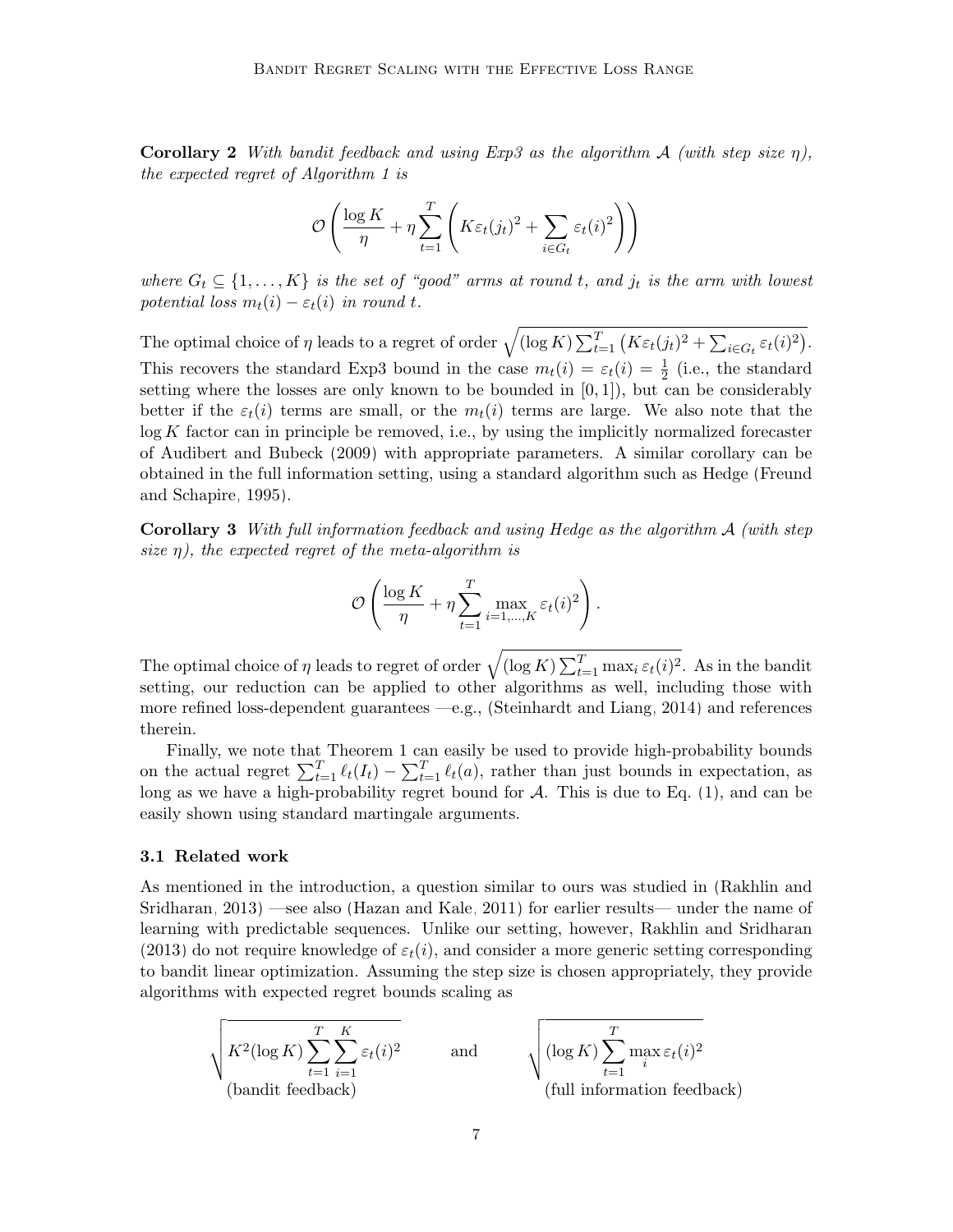Comparing these bounds to Corollaries [2](#page-5-2) and [3,](#page-6-0) we see that we obtain a similar bound in the full information setting, and a significantly better bound in the bandit setting: The the full information setting, and a significantly better bound in the bandit setting: The dependence on K is improved (by a factor of between  $\sqrt{K}$  and K, depending on the  $\varepsilon_t(i)$ values), and there is a better dependence on the  $\varepsilon_t(i)$  values if  $\varepsilon_t(j_t)$  is not too large and the number of "good" arms tends to be small. In fact, as we show in the next subsection, our bound is optimal in certain regimes. Also, our algorithmic approach is based on a reduction, which can be applied in principle to any algorithm and to general families of feedback settings, rather than a specific algorithm. On the flip side, the results in [Rakhlin](#page-13-4) [and Sridharan](#page-13-4) [\(2013\)](#page-13-4) are tailored to the more general setting of linear online optimization, and do not require knowing  $\varepsilon_t(i)$  in advance.

Another related line of work is path-based bounds, where it is assumed that the losses  $\ell_t(i)$  tend to vary slowly with t, and  $\ell_{t-1}(i)$  can provide a good estimate of  $\ell_t(i)$ . This can be linked to our setting by taking  $m_t(i) = \ell_{t-1}(i)$ , and  $\varepsilon_t(i)$  be some known upper bound on  $|\ell_t(i) - \ell_{t-1}(i)|$ . However, implementing this requires the assumption that  $\ell_{t-1}$  is revealed at the next round  $t$ , which does not fit the bandit setting. Thus, it is difficult to directly compare these results to ours. Most work on this topic has focused on the full information feedback setting —see [\(Steinhardt and Liang, 2014\)](#page-13-1) and references therein— and the bandit setting was studied for instance in [\(Hazan and Kale, 2011\)](#page-12-2).

## 3.2 Lower bound

We now turn to consider the tightness of our results. Since the focus of this paper is to study the variability of the losses across arms, rather than across time, we will consider for simplicity the case where  $\varepsilon_t(j)$  are fixed for all  $t = 1, \ldots, T$  (hence the t subscript can be dropped).

<span id="page-7-0"></span>**Theorem 4** Fix  $T, K > 1$  and nonnegative  $\varepsilon(1), \ldots, \varepsilon(K)$  such that  $\min_{j:\,\varepsilon(j)>0} \varepsilon(j)^2 \geq$ 2  $\frac{2}{T}\sum_j \varepsilon(j)^2$  . Then there exists fixed parameters  $m(j)$  for  $j=1,\ldots,K$  such that the following holds: For any (possibly randomized) learner strategy A, there exists a loss assignment satisfying  $|\ell_t(j) - m(j)| \leq \varepsilon(j)$  for all t, j, such that

$$
\mathbb{E}_A\left[\sum_{t=1}^T \ell_t(I_t)\right] - \min_{j=1,\dots,K} \sum_{t=1}^T \ell_t(j) \ge \begin{cases} c\sqrt{T\sum_{j=1}^K \varepsilon(j)^2} & \text{with bandit feedback} \\ c\sqrt{T\max_{j=1,\dots,K} \varepsilon(j)^2} & \text{with full information feedback} \end{cases}
$$

where  $c > 0$  is a universal constant.

The theorem implies that the dependencies on  $\sum_j \varepsilon(j)^2$  and  $\max_j \varepsilon(j)$  in our upper bounds (in the bandit and full information case, respectively) cannot be improved in general. Moreover, when  $\varepsilon(j)$  is the same for all j, our bound in the bandit setting is tight up to logarithmic factors.

**Remark 5** The lower bound construction in the bandit setting is such that all arms are potentially "good" in the sense used in Corollary [2,](#page-5-2) and hence  $\sum_{j=1}^K \varepsilon(j)^2$  coincides with  $\sum_{j\in G_t} \varepsilon(j)^2$  (recall  $G_t$  is the set of "good" arms at time t). If one wishes to consider a situation where some arms j are "bad", and obtain a bound dependent on  $\sum_{j\in G_t} \varepsilon(j)^2$ , one can simply pick some sufficiently large values  $m(j)$  for them, and ignore their contribution to the regret in the lower bound analysis.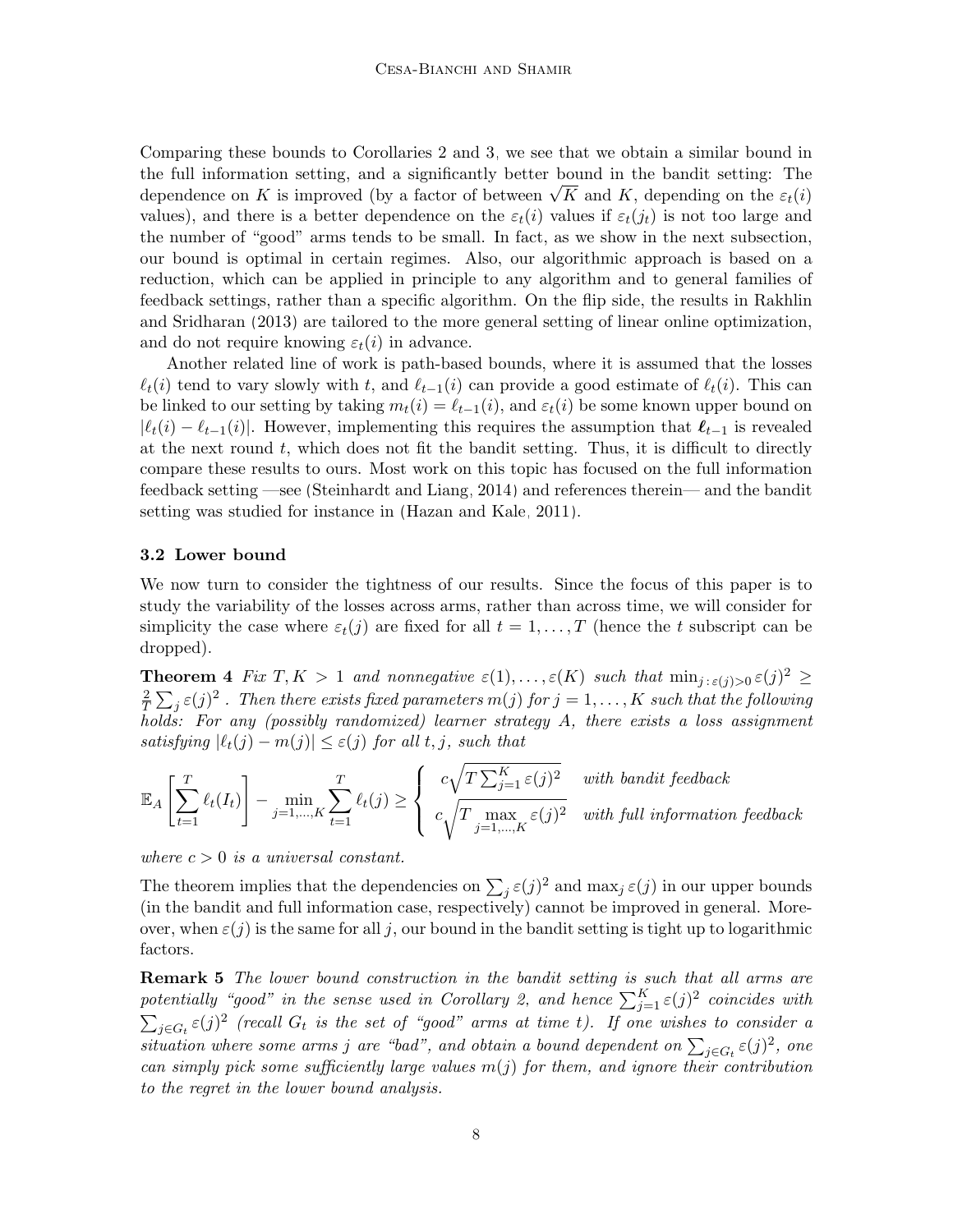The proof (provided in the appendix) is conceptually similar to the standard regret lower bound for nonstochastic multi-armed bandits —see [\(Bubeck and Cesa-Bianchi, 2012\)](#page-12-12) where the losses are generated stochastically, with one randomly chosen and hard-to-find arm having a slightly smaller loss in expectation. However, we utilize a more involved stochastic process to generate the losses as well as to choose the better arm, which takes the values of  $\varepsilon(i)$  into account.

The lower bound leaves open the possibility of removing the dependence on  $K\varepsilon_t(j_t)^2$  in the upper bound. This term is immaterial when  $K\varepsilon_t(j_t)^2$  is comparable to, or smaller than  $\sum_{i\in G_t} \varepsilon_t(i)^2$  (e.g., if most arms are good, and  $\varepsilon_t(i)$  is about the same for all i), but can be significant otherwise. This question is left to future work.

## <span id="page-8-0"></span>4. Smooth losses

We now turn to consider a different set of assumptions, which utilize smoothness of the losses across arms to get improved regret guarantees, and avoids the lower bound of [Gerchinovitz](#page-12-7) [and Lattimore](#page-12-7) [\(2016\)](#page-12-7). Specifically, we consider a situation where the learner is given (or can compute) an "anchor point"  $a_t$  at the end of each round t, which equals the loss of some arm at round  $t$ , independent of the learner's randomness at that round. Importantly, the learner need not even know which arm has this loss. For example, it is often reasonable to assume that there is always some arm which attains a minimal loss of 0, or some arm which attains a maximal loss of 1. In that case, instead of estimating losses  $\ell_t(i)$  in [0, 1], it is enough to estimate losses of the form  $\ell_t(i) + (1 - a_t)$ , which may lie in a much narrower range if  $|\ell_t(i) - a_t|$  tends to be small.

To see why this "anchor point" side-information circumvents the lower bound of [Gerchi](#page-12-7)[novitz and Lattimore](#page-12-7) [\(2016\)](#page-12-7), we briefly discuss their construction (in a slightly simplified manner): The authors consider a situation where the losses are generated stochastically and independently at each round according to  $\ell_t(i) = \text{clip}_{[0,1]} (Z_t - \Delta \mathbb{I}{i = i^*}),$  with  $Z_t$ being a standard Gaussian random variable,  $\Delta = \Theta(\sqrt{K/T})$ , and i<sup>\*</sup> being some arm chosen uniformly at random. Hence, at every round, the loss of arm  $i^*$  is smaller by an amount of order  $\Omega(\sqrt{K/T})$  than the loss of all other arms. Getting an expected regret smaller than order  $\Omega(\sqrt{KT})$  would then imply detecting i<sup>\*</sup>. However, since the learner observes only a *single*  $\Omega(\sqrt{KT})$  would then imply detecting i<sup>\*</sup>. However, since the learner observes only a *single* loss every round, the similarity of the losses for different arms at a given round does not help much. In contrast, if the learner had access to the loss  $a_t$  of any fixed arm (independent of the learner's randomness), she could easily detect  $i^*$  in  $\mathcal{O}(K)$  rounds, simply by maintaining a "feasible set" I of possible arms, picking arms  $i \in \mathcal{I}$  at random, and removing it from I if  $\ell_t(i) - a_t$  is positive. This process ends once  $\mathcal I$  contains a single arm, which must be  $i^*$ .

To formalize our setting in a flexible manner, we follow a graph-based approach inspired by [Valko et al.](#page-13-5) [\(2014\)](#page-13-5). Consider the standard Exp3 bound, which in its tightest form is of order  $\sqrt{(\log K) \sum_t ||\ell_t||^2}$  —see Lemma [12](#page-18-0) in the Appendix. We will show how each term  $\|\boldsymbol{\ell}_t\|^2$  can be replaced by the smaller term

$$
\min_{L_t} \frac{\boldsymbol{\ell}_t^{\top} L_t \boldsymbol{\ell}_t}{\lambda_2(L_t)} = \min_{L_t} \frac{\sum_{(i,j) \in E_t} (\ell_t(i) - \ell_t(j))^2}{\lambda_2(L_t)},
$$

where the minimum is over the Laplacians  $L_t$  of all possible simple and connected graphs over K vertices (with corresponding edge set  $E_t$ ), and  $\lambda_2(L_t)$  is the smallest nonzero eigen-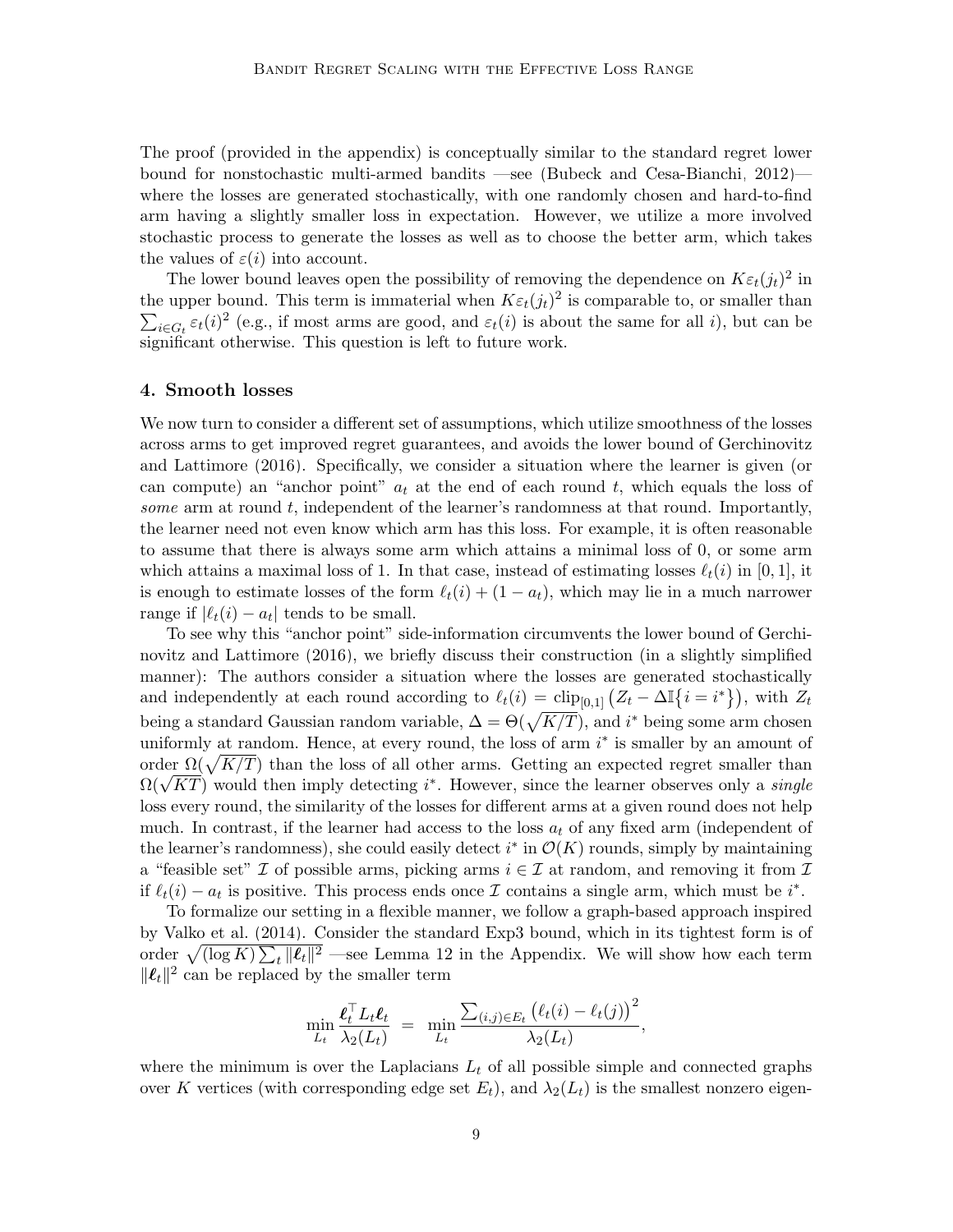value of  $L_t$ . The smaller is  $\ell_t^{\top} L_t \ell_t$ , the more similar are the losses, on average. Crucially, note that the learner *need not* have explicit knowledge of  $L_t$ . The only thing we do expect the learner to know (at the end of each round t) is the "anchor point"  $a_t$  as described above. We also note that this setting is quite distinct from the graph bandits setting of [\(Mannor](#page-13-6) [and Shamir, 2011;](#page-13-6) [Alon et al., 2014\)](#page-12-5), which also assumes a graph structure over the bandits, but this graph encodes what feedback the learner receives, as opposed to encoding similarities between the losses themselves.

We now turn to describe the algorithm and associated regret bound. The algorithm itself is very simple: Run a standard multiarmed bandits algorithm suitable for our setting —for example, Exp3 [\(Auer et al., 2002\)](#page-12-13)— using the shifted losses  $\ell_t(i) = \ell_t(i) + 1 - a_t$ . The associated regret guarantee is formalized in the following theorem (from now on, let  $\mathbf{1} = (1, \ldots, 1)$  be the all-ones vector).

**Theorem 6** Assume that in each round t, after choosing  $I_t$  the learner is told a number  $a_t$ chosen by the oblivious adversary and such that there exists some arm  $k_t$  with  $\ell_t(k_t) = a_t$ . Then Exp3 performing updates based on loss vectors  $\ell_t = \ell_t + (1 - a_t)\mathbf{1}$  achieves

<span id="page-9-0"></span>
$$
\mathbb{E}\left[\sum_{t=1}^T \ell_t(I_t)\right] - \min_{i=1,\dots,K} \sum_{t=1}^T \ell_t(i) \le \frac{\log K}{\eta} + \frac{\eta}{2} \sum_{t=1}^T \min_{L_t} \left(1 + \frac{\ell_t^{\top} L_t \ell_t}{\lambda_2(L_t)}\right)
$$

where each  $L_t$  is the Laplacian of an arbitrary simple and connected graph on  $\{1, \ldots, K\}$ .

The proof (provided in the appendix) is based on Euclidean-norm regret bounds for the Exp3 algorithm, combined with a careful analysis of the associated quantities based on the Laplacian  $\boldsymbol{\ell}_t^{\top} L_t \boldsymbol{\ell}_t$ .

We now show how doubling-trick arguments, combined with Theorem [6,](#page-9-0) deliver a regret bound of order

<span id="page-9-2"></span>
$$
\sqrt{(\log K) \sum_{t=1}^T \min_{L_t} \left(1 + \frac{\boldsymbol{\ell}_t^{\top} L_t \boldsymbol{\ell}_t}{\lambda_2(L_t)}\right)}.
$$

More specifically, we apply the doubling trick to Exp3 in order to obtain a regret bound scaling as  $\sqrt{(\log K) \sum_t ||\tilde{\ell}_t||^2}$ . As all of our results depend on upper bounding  $||\tilde{\ell}_t||^2$ , the argument applies in particular to the settings of Theorem [6](#page-9-0) and Corollary [8.](#page-10-0)

**Theorem 7** Consider the algorithm that operates by running Exp3 for  $T_r$  consecutive time steps with parameter  $\eta_r = \sqrt{(2 \log K)/2^r}$  for each  $r = 0, 1, \ldots$  while monitoring the observ-able random quantity<sup>[3](#page-9-1)</sup>  $Q_s = \sum_{i=1}^K p_s(i) \hat{\ell}_s(i)^2$ . Whenever  $\sum_{t \in T_r} Q_t > 2^r$  is detected while Exp3 is running with  $\eta = \eta_r$ , the algorithm restarts Exp3 with a new parameter  $\eta = \eta_{r+1}$ . Then the regret of this algorithm satisfies

$$
\mathbb{E}\left[\sum_{t=1}^T \ell_t(I_t)\right] - \sum_{t=1}^T \ell_t(k) \leq \log_2\left(KT+1\right) + 4\sqrt{2(\log K)\left(1+\sum_{t=1}^T \|\boldsymbol{\ell}_t\|^2\right)}.
$$

<span id="page-9-1"></span>3. Here  $\hat{\ell}_s(i) = \frac{\ell_s(i)}{p_s(i)} \mathbb{I} \{I_s = i\}$  are Exp3's standard importance-weighting loss estimates.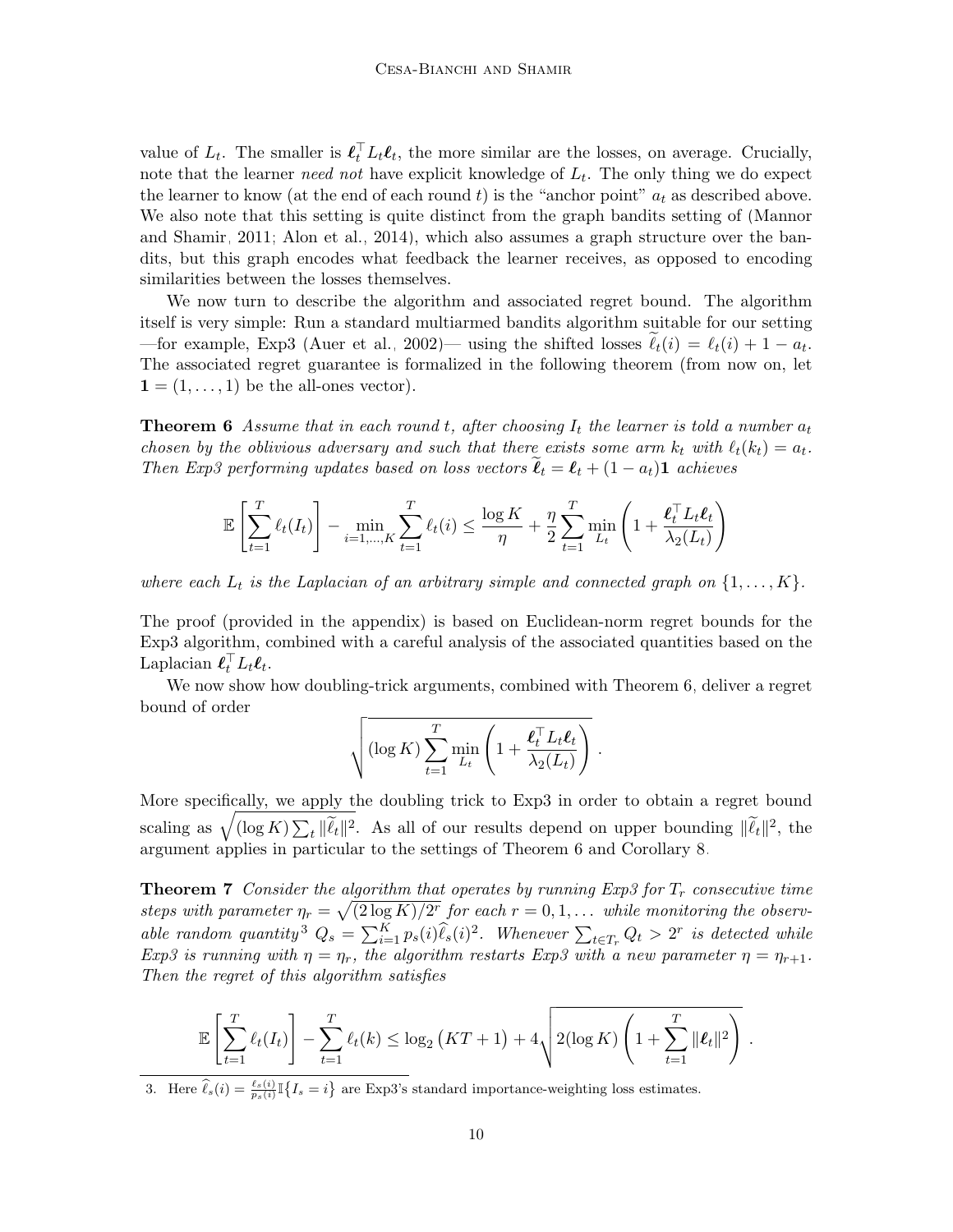The bound of Theorem [6](#page-9-0) is not fully satisfying as it does not vanish when  $\ell_t^{\top} L_t \ell_t = 0$ (which, assuming the graph is connected, implies that all losses are the same). The reason is that we need to add 1 to each loss component in order to guarantee that we do not end up with negative components when  $\ell_t(k_t) \cdot \mathbf{1}$  is subtracted from  $\ell_t$ . This is avoided when in each round t, the revealed loss  $\ell_t(k_t)$  is the smallest component of  $\ell_t$ , as formalized in the following corollary.

**Corollary 8** Assume that in each round t, after choosing  $I_t$  the learner is told  $a_t =$  $\min_i \ell_t(i)$ . Then Exp3 performing updates using losses  $\ell_t = \ell_t - a_t \cdot \mathbf{1}$  achieves

<span id="page-10-0"></span>
$$
\mathbb{E}\left[\sum_{t=1}^T \ell_t(I_t)\right] - \min_{i=1,\dots,K} \sum_{t=1}^T \ell_t(i) \le \frac{\log K}{\eta} + \frac{\eta}{2} \sum_{t=1}^T \left(\min_{L_t} \frac{\ell_t^{\top} L_t \ell_t}{\lambda_2(L_t)}\right)
$$

where each  $L_t$  is the Laplacian of an arbitrary simple and connected graph on  $\{1, \ldots, K\}$ .

We leave the question of getting such a bound, without  $a_t$  being the smallest loss, as an open problem.

When  $\eta$  is tuned optimally (e.g., via Theorem [7\)](#page-9-2), the bounds of Theorem [6](#page-9-0) and Corollary [8](#page-10-0) take, respectively, the form

<span id="page-10-1"></span>
$$
\sqrt{(\log K) \sum_{t=1}^{T} \min_{L_t} \left(1 + \frac{\boldsymbol{\ell}_t^{\top} L_t \boldsymbol{\ell}_t}{\lambda_2(L_t)}\right)} \quad \text{and} \quad \sqrt{(\log K) \sum_{t=1}^{T} \min_{L_t} \frac{\boldsymbol{\ell}_t^{\top} L_t \boldsymbol{\ell}_t}{\lambda_2(L_t)}}.
$$
 (5)

As a sanity check, we now show that the bound in the right-hand side of Eq. [\(5\)](#page-10-1) is never worse than the  $\sqrt{\log(K) \sum_t \|\ell_t\|^2}$  bound for Exp3 mentioned earlier (which does not require an anchor point assumption). To see this, recall that our bounds are achieved for all choices of  $L_1, \ldots, L_T$  that correspond to simple and connected graphs. In particular, let  $L_t$  be the Laplacian of the K-clique for each  $t$ . Then  $L_t$  has all nonzero eigenvalues equal to  $K$ , and so  $\boldsymbol{\ell}_t^{\top} L_t \boldsymbol{\ell}_t = K$ . As  $\lambda_2(L_t)$  is also equal to K, we have that  $\boldsymbol{\ell}_t^{\top} L_t \boldsymbol{\ell}_t / \lambda_2(L_t) = \|\boldsymbol{\ell}_t\|^2$ .

Finally, we show that for fixed graphs  $L_t = L$ , the bound in the right-hand side of Eq. [\(5\)](#page-10-1) is tight in the worst-case up to log factors.

**Theorem 9** There exist universal constants  $c_1, c_2$  such that the following holds: For any randomized algorithm, any  $C > 0$ , any  $\lambda \in (0, 1]$ , and any sufficiently large K and T, there exists a K-node graph with Laplacian L satisfying  $\lambda_2(L) \in [c_1 \lambda, c_2 \lambda]$  and an adversary strategy  $\ell_1, \ldots, \ell_T$ , such that  $\ell_t^{\top} L \ell_t \leq C$  for all  $t = 1, \ldots, T$ , and the expected regret (w.r.t. the algorithm's internal randomization) is at least

<span id="page-10-2"></span>
$$
\Omega\left(\min\left\{\sqrt{K}, \frac{C}{\sqrt{\lambda_2(L)}}\right\}\sqrt{T}\right)
$$

The proof is provided in the appendix. This theorem matches Eq. [\(5\)](#page-10-1), assuming that  $L_t = L$ for all t and that  $\lambda_2(L) = \mathcal{O}(1)$ . Note that the latter assumption is generally the interesting regime for  $\lambda_2(L)$  (for example,  $\lambda_2(L) \leq 1$  as long as there is *some* node connected by a single edge). The proof is based on considering an "octopus" graph, composed of long threads emanating from one central node, and applying a standard bandit lower bound strategy on the nodes at the ends of the threads.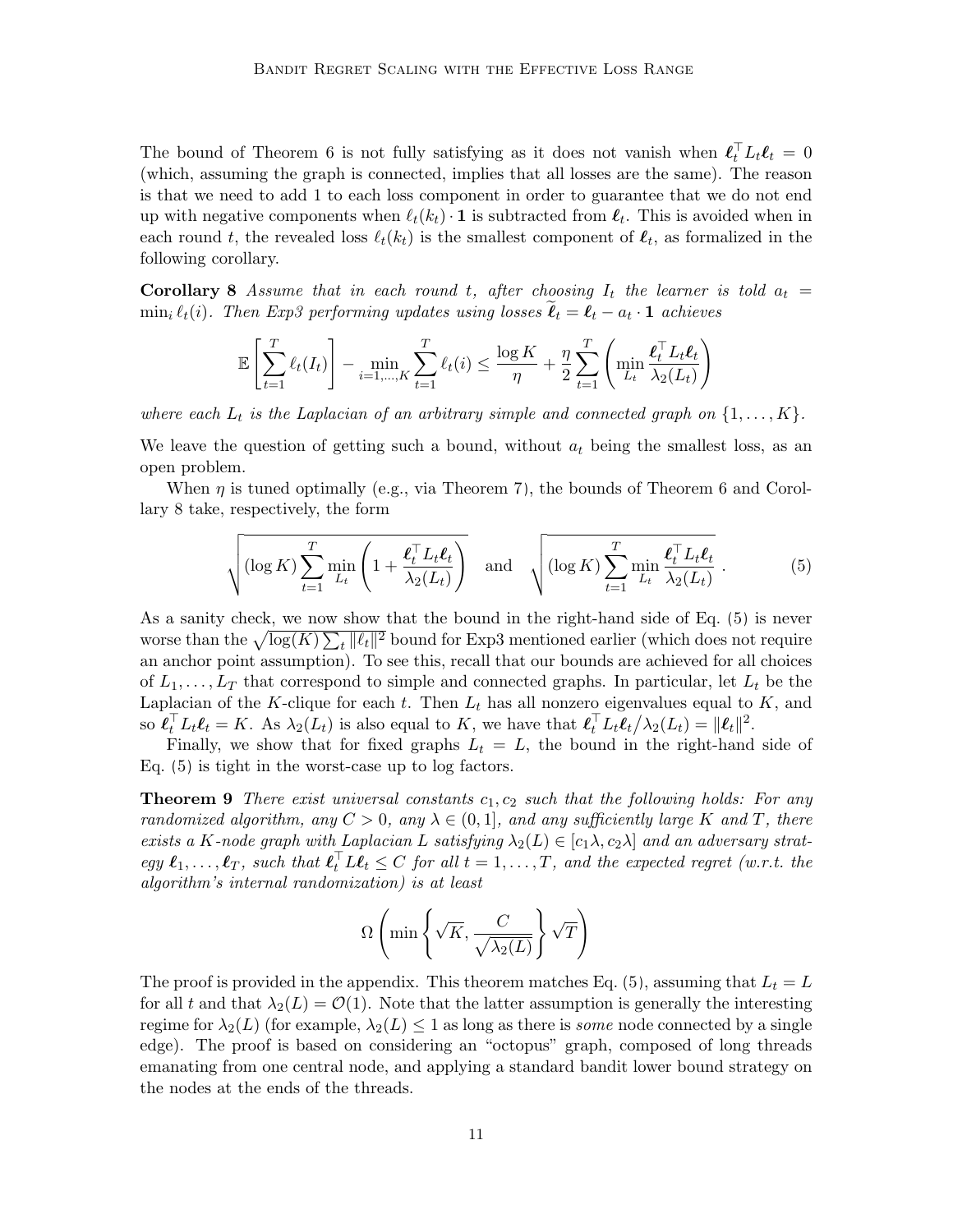### 4.1 Multiple connected components

The previous results of this section need the graph represented by  $L_t$  to be connected, in order for the guarantees to be non-vacuous. This is not just an artifact of the analysis: If the graph is not connected, at least some arms can have losses which are arbitrarily different than other arms, and the anchor point side information is not necessarily useful. Indeed, if there are multiple connected components, then  $\lambda_2 = 0$  and our bounds become trivial. Nevertheless, we now show it is still possible to get improved regret performance in some cases, as long as the learner is provided with anchor point information on each connected component of the graph.

We assume that at every round  $t$ , there is some graph defined over the arms, with edge set  $E_t$ . However, here we assume that this graph may have multiple connected components (indexed by s in some set  $C_t$ ). For each connected component s, with associated Laplacian  $L_t(s)$ , we assume the learner has access to an anchor point  $m_t(s)$ . Unlike the case discussed previously, here the anchor points may be different at different components, so a simple shifting of the losses (as done in Sec. [4\)](#page-8-0) no longer suffices to get a good bound. However, the anchor points still allow us to compute some interval, in which each loss must lie, which in turn can be plugged into the algorithmic reduction presented in Sec. [3.](#page-3-0) This is formalized in the following lemma, whose proof is provided in the appendix.

<span id="page-11-0"></span>**Lemma 10** For any connected component  $s \in C_t$ , and any arm i in that component,  $\lvert \ell_t(i) - \ell_t(i) \rvert$  $\left| m_t(s) \right| \leq \sqrt{\frac{\boldsymbol{\ell}_t^\top L_t \boldsymbol{\ell}_t}{\lambda_2 \left( L_t(s) \right)}}$  $\frac{\boldsymbol{\mathcal{L}}_t \; L_t \boldsymbol{\mathcal{L}}_t}{\lambda_2 \big(L_t(s)\big)}.$ 

Based on this lemma, we know that any arm at any connected component s has values in  $\left[ m_t(s) - \sqrt{\frac{\boldsymbol{\ell}_t^\top \boldsymbol{L}_t \boldsymbol{\ell}_t}{\lambda \sqrt{\boldsymbol{\ell}_t(s)}}} \right]$  $\frac{\boldsymbol{\ell}_t^\top L_t \boldsymbol{\ell}_t}{\lambda_2\big(L_t(s)\big)}, m_t(s) + \sqrt{\frac{\boldsymbol{\ell}_t^\top L_t \boldsymbol{\ell}_t}{\lambda_2\big(L_t(s)\big)}}$  $\lambda_2\big(L_t(s)\big)$  . Using this and applying Corollary [2,](#page-5-2) we have the following result.

**Theorem 11** For any fixed arm j, the algorithm described in Corollary [2](#page-5-2) satisfies

$$
\mathbb{E}\left[\sum_t \ell_t(I_t) - \sum_t \ell_t(j)\right] \leq \frac{\log(K)}{\eta} + \frac{\eta}{2} \sum_{t=1}^T \left(\frac{\boldsymbol{\ell}_t^{\top} L_t \boldsymbol{\ell}_t}{\lambda_2(L_t(s_{\min}))} + \sum_{s \in G_t} \frac{\boldsymbol{\ell}_t^{\top} L_t \boldsymbol{\ell}_t}{\lambda_2(L_t(s))} N_t(s)\right)
$$

where each  $L_t$  is the Laplacian of an arbitrary simple graph on  $\{1,\ldots,K\}$ ,  $N_t(s)$  is the number of arms in connected component  $s$ , and  $s_{\min}$  is a connected component  $s$  for which  $m_t(s) - C_t \left/ \sqrt{\lambda_2(L_t(s))} \right.$  is smallest.

This allows us to get results which depend on the Laplacians  $L_t(s)$ , even when these subgraphs are disconnected. We note however that this theorem does not recover the results of Sec. [4](#page-8-0) when there is only one connected component, as we get  $\frac{\log K}{\eta} + \frac{\eta(K+1)}{2}$  $\frac{(t+1)}{2} \sum_{t=1}^T$  $\boldsymbol{\ell}_t^\top L_t \boldsymbol{\ell}_t$  $\frac{\boldsymbol{\ell}_t \; L_t \boldsymbol{\ell}_t}{\lambda_2(L_t)},$ where the  $K + 1$  factor is spurious. The reason for this looseness is that we go through a coarse upper bound on the magnitude of the losses, and lose the dependence on the Laplacian along the way. This is not just an artifact of the analysis: Recall that the algorithmic reduction proceeds by using transformations of the actual losses, and these transformations may not satisfy the same Laplacian constraints as the original losses. Getting a better algorithm with improved regret performance in this particular setting is left to future work.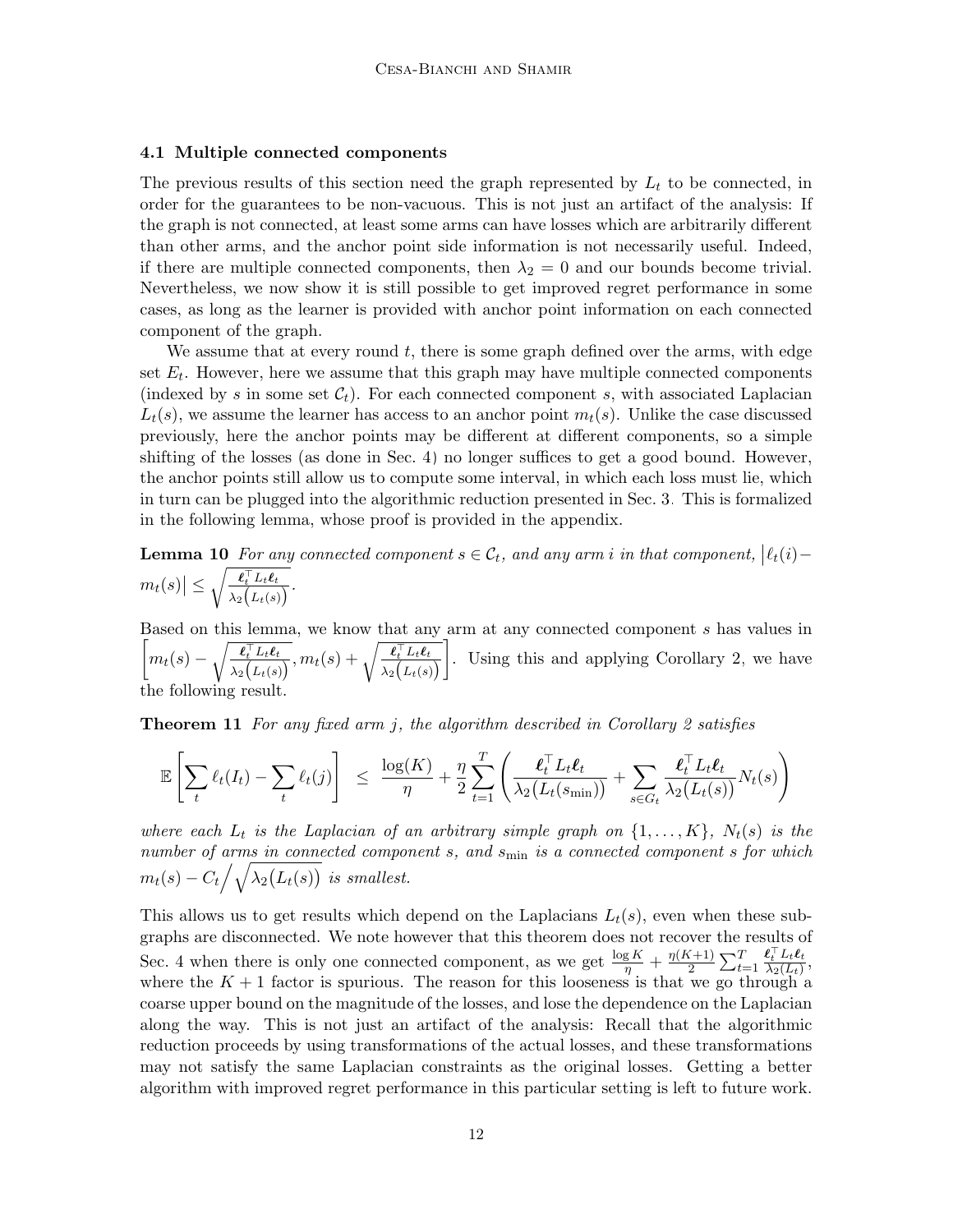# References

- <span id="page-12-9"></span>Jacob Abernethy, Peter L Bartlett, Rafael Frongillo, and Andre Wibisono. How to hedge an option against an adversary: Black-scholes pricing is minimax optimal. In NIPS, 2013.
- <span id="page-12-5"></span>Noga Alon, Nicolo Cesa-Bianchi, Claudio Gentile, Shie Mannor, Yishay Mansour, and Ohad Shamir. Nonstochastic multi-armed bandits with graph-structured feedback. arXiv preprint arXiv:1409.8428, 2014.
- <span id="page-12-10"></span>Jean-Yves Audibert and Sébastien Bubeck. Minimax policies for adversarial and stochastic bandits. In COLT, pages 217–226, 2009.
- <span id="page-12-3"></span>Peter Auer and Chao-Kai Chiang. An algorithm with nearly optimal pseudo-regret for both stochastic and adversarial bandits. arXiv preprint arXiv:1605.08722, 2016.
- <span id="page-12-13"></span>Peter Auer, Nicolo Cesa-Bianchi, Yoav Freund, and Robert E Schapire. The nonstochastic multiarmed bandit problem. SIAM Journal on Computing, 32(1):48–77, 2002.
- <span id="page-12-12"></span>S´ebastien Bubeck and Nicolo Cesa-Bianchi. Regret analysis of stochastic and nonstochastic multi-armed bandit problems. arXiv preprint arXiv:1204.5721, 2012.
- <span id="page-12-4"></span>Sébastien Bubeck and Aleksandrs Slivkins. The best of both worlds: Stochastic and adversarial bandits. In *COLT*, pages 42-1, 2012.
- <span id="page-12-6"></span>Nicolo Cesa-Bianchi, Yishay Mansour, and Gilles Stoltz. Improved second-order bounds for prediction with expert advice. Machine Learning, 66(2-3):321–352, 2007.
- <span id="page-12-0"></span>Chao-Kai Chiang, Tianbao Yang, Chia-Jung Lee, Mehrdad Mahdavi, Chi-Jen Lu, Rong Jin, and Shenghuo Zhu. Online optimization with gradual variations. In COLT, pages 6–1, 2012.
- <span id="page-12-11"></span>Yoav Freund and Robert E Schapire. A desicion-theoretic generalization of on-line learning and an application to boosting. In European conference on computational learning theory, pages 23–37. Springer, 1995.
- <span id="page-12-7"></span>Sébastien Gerchinovitz and Tor Lattimore. Refined lower bounds for adversarial bandits. In NIPS, 2016.
- <span id="page-12-14"></span>Robert Grone, Russell Merris, and V S<sub>-</sub> Sunder. The laplacian spectrum of a graph. SIAM Journal on Matrix Analysis and Applications, 11(2):218–238, 1990.
- <span id="page-12-8"></span>Elad Hazan and Satyen Kale. On stochastic and worst-case models for investing. In NIPS, 2009.
- <span id="page-12-1"></span>Elad Hazan and Satyen Kale. Extracting certainty from uncertainty: Regret bounded by variation in costs. Machine learning, 80(2-3):165–188, 2010.
- <span id="page-12-2"></span>Elad Hazan and Satyen Kale. Better algorithms for benign bandits. Journal of Machine Learning Research, 12(Apr):1287–1311, 2011.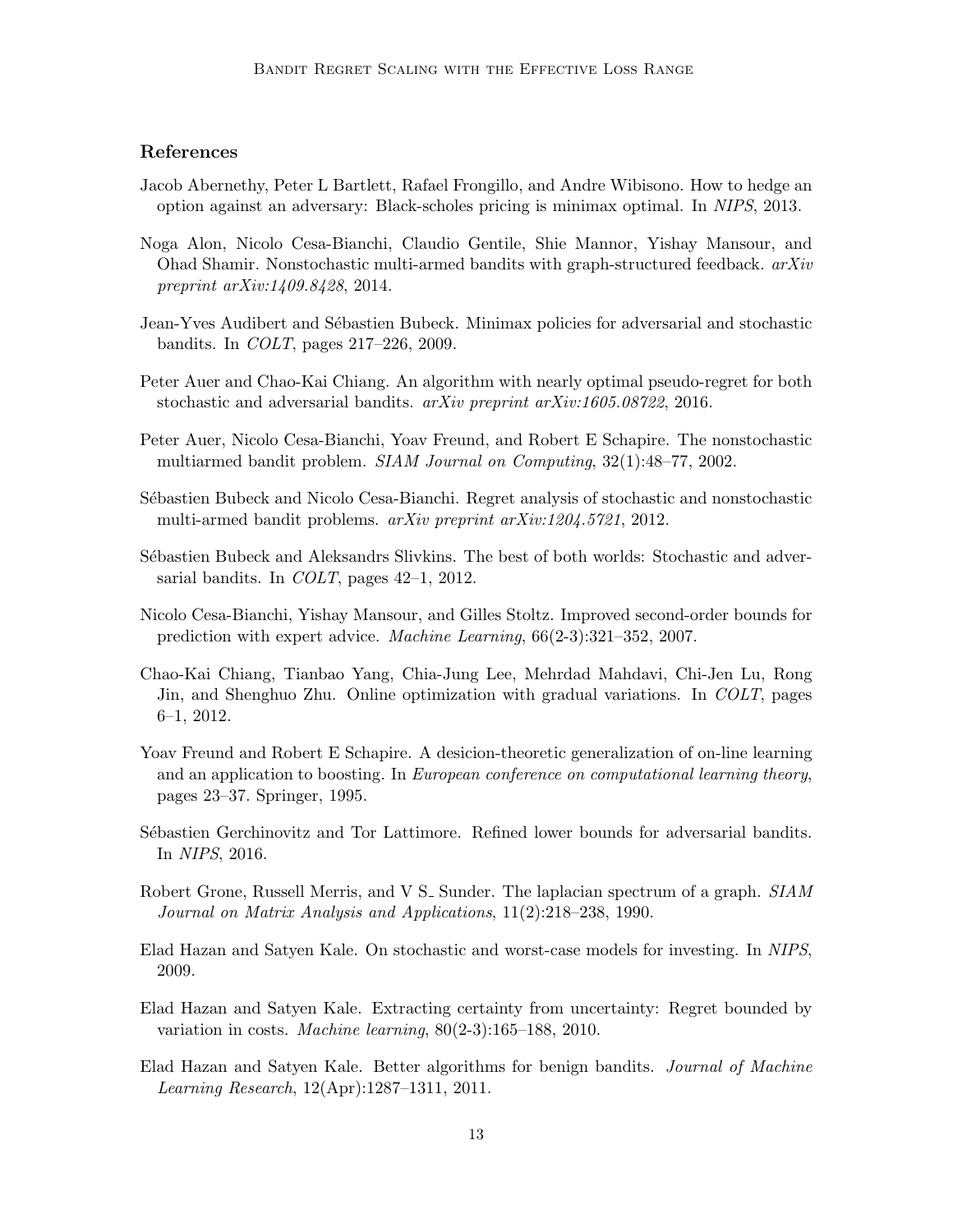- <span id="page-13-0"></span>Zohar S Karnin and Oren Anava. Multi-armed bandits: Competing with optimal sequences. In NIPS, 2016.
- <span id="page-13-6"></span>Shie Mannor and Ohad Shamir. From bandits to experts: On the value of side-observations. In Advances in Neural Information Processing Systems, pages 684–692, 2011.
- <span id="page-13-7"></span>Ali Ajdari Rad, Mahdi Jalili, and Martin Hasler. A lower bound for algebraic connectivity based on the connection-graph-stability method. Linear Algebra and Its Applications, 1 (435):186–192, 2011.
- <span id="page-13-4"></span>Alexander Rakhlin and Karthik Sridharan. Online learning with predictable sequences. In COLT, pages 993–1019, 2013.
- <span id="page-13-3"></span>Amir Sani, Gergely Neu, and Alessandro Lazaric. Exploiting easy data in online optimization. In Advances in Neural Information Processing Systems, pages 810–818, 2014.
- <span id="page-13-2"></span>Yevgeny Seldin and Aleksandrs Slivkins. One practical algorithm for both stochastic and adversarial bandits. In ICML, 2014.
- <span id="page-13-1"></span>Jacob Steinhardt and Percy Liang. Adaptivity and optimism: An improved exponentiated gradient algorithm. In ICML, pages 1593–1601, 2014.
- <span id="page-13-5"></span>Michal Valko, Rémi Munos, Branislav Kveton, and Tomas Kocak. Spectral bandits for smooth graph functions. In *ICML*, 2014.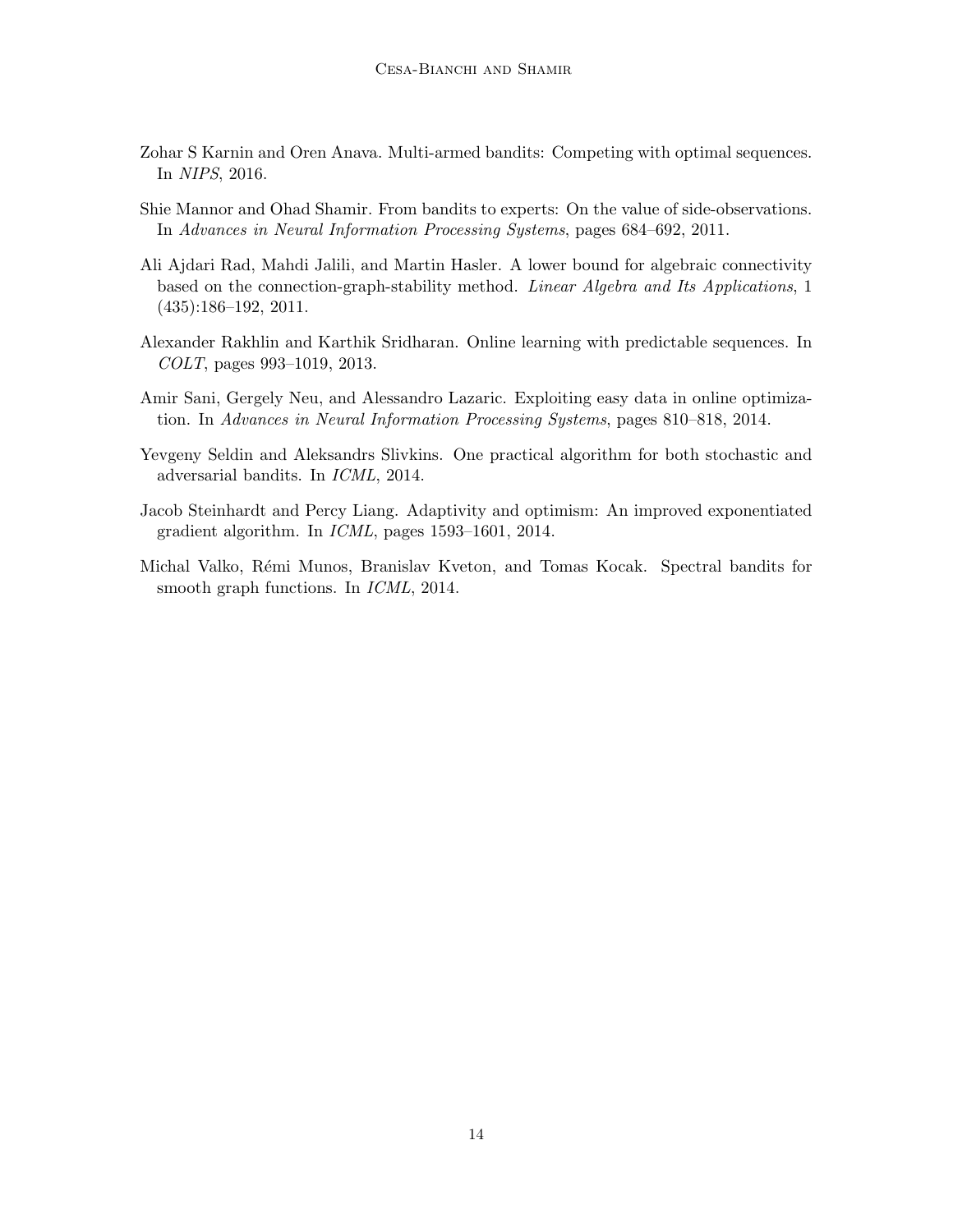# Appendix A. Proofs

## Proofs of Claim 1 and Claim 2 from Sec. [3](#page-3-0)

To show Claim 1, we consider separately the case where  $a$  is a bad arm at round  $t$ , and where a a good arm at round t. If a is a bad arm, then  $\ell_t(a) = 2\varepsilon_t(j_t)$ , which is at most  $\ell_t(a) - m_t(j_t) + \varepsilon_t(j_t)$  by Eq. [\(3\)](#page-5-3). Otherwise, if a is a good arm at round t, the observation follows by definition of  $\ell_t$ .

To show Claim 2, recall that if i is a good arm, then  $\tilde{\ell}_t(i) = \ell_t(i) - m_t(j_t) + \varepsilon_t(j_t)$ , and otherwise, we have  $\tilde{\ell}_t(I_t) = 2\varepsilon_t(j_t) \geq \ell_t(j_t) - m_t(j_t) + \varepsilon_t(j_t)$  (since  $\ell_t(j_t) \leq m_t(j_t) + \varepsilon_t(j_t)$ by definition). Letting  $G_t$  denote the set of good arms at round  $t$ , we have:

$$
\sum_{i} \widetilde{p}_{t}(i)\widetilde{\ell}_{t}(i) = \sum_{i \in G_{t}} \widetilde{p}_{t}(i)\widetilde{\ell}_{t}(i) + \sum_{i \text{ bad}} \widetilde{p}_{t}(i)\widetilde{\ell}_{t}(i)
$$
\n
$$
= \sum_{i \in G_{t}} \widetilde{p}_{t}(i)(\ell_{t}(i) - m_{t}(j_{t}) + \varepsilon_{t}(j_{t})) + \sum_{i \text{ is bad}} \widetilde{p}_{t}(i) 2 \varepsilon_{t}(j_{t})
$$
\n
$$
\geq \sum_{i \in G_{t}} \widetilde{p}_{t}(i)(\ell_{t}(i) - m_{t}(j_{t}) + \varepsilon_{t}(j_{t})) + \sum_{i \text{ is bad}} \widetilde{p}_{t}(i)(\ell_{t}(j_{t}) - m_{t}(j_{t}) + \varepsilon_{t}(j_{t}))
$$
\n
$$
= \sum_{i} p_{t}(i)\ell_{t}(I_{t}) - m_{t}(j_{t}) + \varepsilon_{t}(j_{t}).
$$

# Proof of Theorem [4](#page-7-0)

Suppose the learner uses some (possibly randomized) strategy, and let  $A$  be a random variable denoting its random coin flips. Our goal is to provide lower bounds on

$$
\sup_{\ell_1,\dots,\ell_T} \left( \mathbb{E}_A \left[ \sum_{t=1}^T \ell_t(I_t) \right] - \min_{j=1,\dots,K} \sum_{t=1}^T \ell_t(j) \right)
$$

where the expectation is with respect to the learner's (possibly randomized) strategy. Clearly, this is lower bounded by

$$
\mathbb{E}_{J,L} \mathbb{E}_A A \left[ \sum_{t=1}^T \ell_t(I_t) - \sum_{t=1}^T \ell_t(J) \right]
$$

where  $\mathbb{E}_{J,L}$  signifies expectation over some distribution over indices J and losses  $\{\ell_i(t)\}\$ . By Fubini's theorem, this equals

$$
\mathbb{E}_A \mathbb{E}_{J,L} \left[ \sum_{t=1}^T \ell_t(I_t) - \sum_{t=1}^T \ell_t(J) \right] \geq \inf_A \mathbb{E}_{\{\ell_i(t)\}_{i,t,j}} \left[ \sum_{t=1}^T \ell_t(I_t) - \sum_{t=1}^T \ell_t(j) \right]
$$

where  $\inf_A$  refers an infimum over the learner's random coin flips. Thus, we need to provide some distribution over indices  $J$  and losses, so that for any *deterministic* learner,

<span id="page-14-0"></span>
$$
\mathbb{E}\left[\sum_{t=1}^{T} \ell_t(I_t) - \sum_{t=1}^{T} \ell_t(J)\right]
$$
\n(6)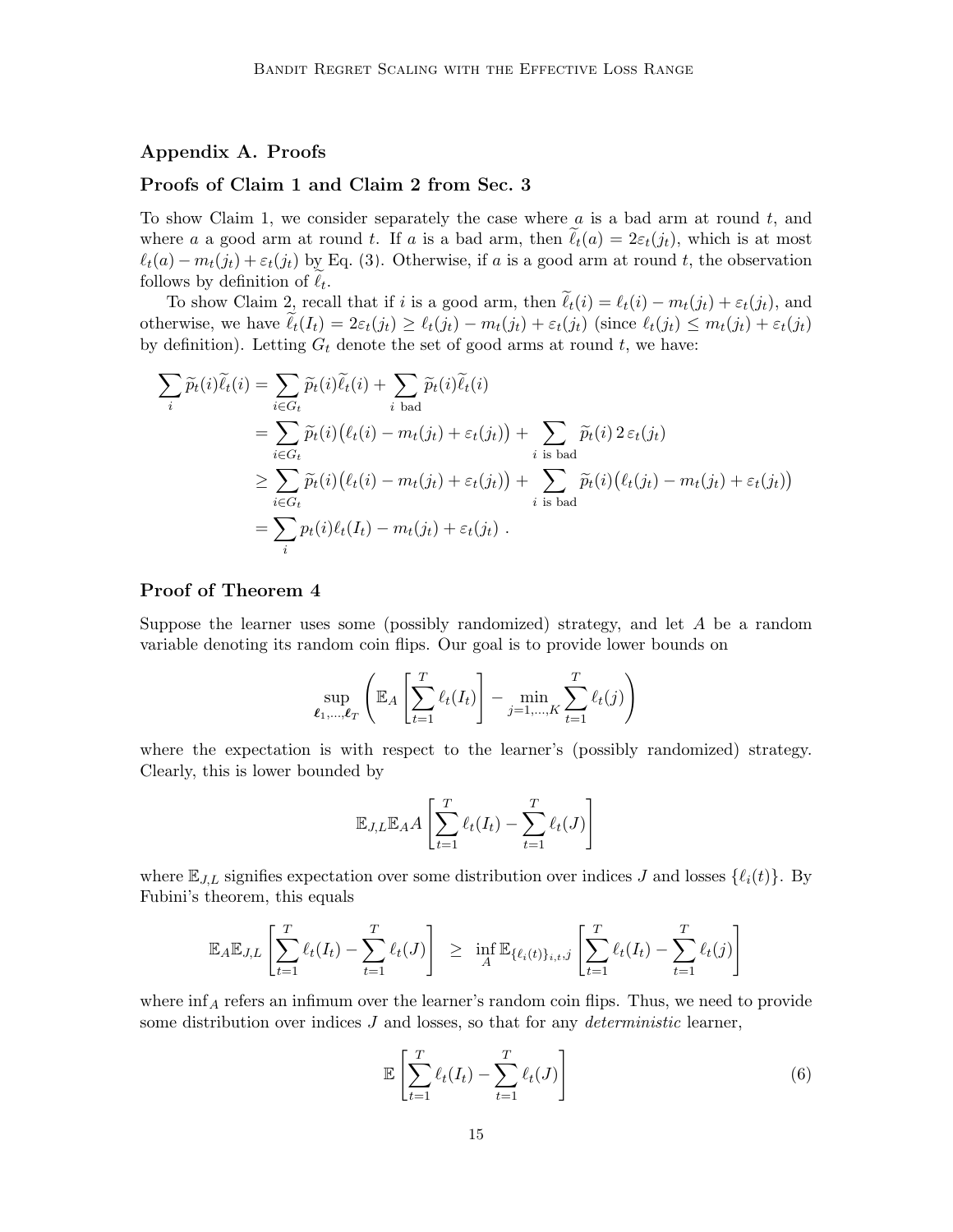is lower bounded as stated in the theorem. Let

$$
p_{\varepsilon}(j) = \frac{\varepsilon(j)^2}{\sum_{j'} \varepsilon(j')^2} \qquad j = 1, \ldots, K.
$$

The proof will be composed of two constructions, depending on whether we are in the bandit of full information setting, and whether  $\max_{i} p_{\varepsilon}(j)$  is larger or smaller than 1/4.

The case  $\max_j p_{\varepsilon}(j) \leq \frac{1}{4}$  with bandit feedback

For this case, we will consider the following distribution: Let J be distributed on  $\{1, \ldots, K\}$ according to the probability distribution  $p(1), \ldots, p(k)$  (to be specified later). Conditioned on any  $J = j$ , we define the distribution over losses as follows, independently for each round t and index i:

- If  $i \neq j$ , then  $\ell_t(i)$  equals  $\max_r \varepsilon(r) + \varepsilon(i)$  w.p,  $\frac{1}{2}$ , and  $\max_r \varepsilon(r) \varepsilon(i)$  w.p.  $\frac{1}{2}$ .
- If  $i = j$ , then  $\ell_t(i)$  equals  $\max_r \varepsilon(r) + \varepsilon(i)$  w.p.  $\frac{1-\delta(i)}{2}$ , and  $\max_r \varepsilon(r) \varepsilon(i)$  w.p.  $\frac{1+\delta(i)}{2}$ .

Also, let  $\mathbb{E}_i$ ,  $\mathbb{P}_i$  denote expectation and probabilities (over the space of possible losses and indices) conditioned on the event  $J = j$ . With this construction, we note that  $\mathbb{E}_j[\ell_t(j)] =$  $\max_r \varepsilon(r) - \delta(j)\delta(j)$ , and  $\mathbb{E}_j[\ell_t(i)] = \max_r \varepsilon(r)$  if  $i \neq j$ . As a result,

$$
\mathbb{E}_j[\ell_t(I_t) - \ell_t(j)] = \mathbb{P}_j(I_t \neq j) \cdot \mathbb{E}_j[\ell_t(I_t) - \ell_t(j)|I_t \neq j)] = \mathbb{P}_j(I_t \neq j)\varepsilon(j)\delta(j),
$$

and therefore Eq. [\(6\)](#page-14-0) equals

$$
\sum_{j=1}^{K} p(j) \mathbb{E}_{j} \left[ \sum_{t=1}^{T} \left( \ell_{t}(I_{t}) - \ell_{t}(j) \right) \right] = \sum_{j=1}^{K} p(j) \sum_{t=1}^{T} \mathbb{P}_{j}(I_{t} \neq j) \varepsilon(j) \delta(j)
$$
\n
$$
= \sum_{j=1}^{K} p(j) \varepsilon(j) \delta(j) \sum_{t=1}^{T} \left( 1 - \mathbb{P}_{j}(I_{t} = j) \right). \tag{7}
$$

Let  $\mathbb{P}_0$  denote the probability distribution over  $\{\ell_t(i)\}_{t,i}$ , where for any i and t,  $\ell_t(i)$  is independent and equals  $\max_r \varepsilon(r) \pm \varepsilon(i)$  with equal probability (note that this induces a probability on any event which is a deterministic function of the loss assignments, such as  $I_t = j$  for some  $t, j$ ). By a standard information-theoretic argument (see for instance [\(Bubeck and Cesa-Bianchi, 2012,](#page-12-12) proof of Lemma 3.6)), we have that

<span id="page-15-0"></span>
$$
\left|\mathbb{P}_{j}(I_{t}=j)-\mathbb{P}_{0}(I_{t}=j)\right| \leq \sqrt{\frac{\mathbb{E}_{0}[T(j)]}{2}\mathrm{KL}\left(\frac{1}{2}\middle|\frac{1-\delta(j)}{2}\right)}
$$

where  $T(j)$  is the number of times arm j was chosen by the learner, and KL  $\left(\frac{1}{2}\right)$  $rac{1}{2}$  $\begin{array}{c} \begin{array}{c} \begin{array}{c} \end{array} \\ \begin{array}{c} \end{array} \end{array} \end{array}$  $1-\delta(j)$  $\frac{\delta(j)}{2}\Big) =$ 1  $\frac{1}{2} \log \left( \frac{1}{1-\delta \left( \frac{1}{\delta \epsilon}\right)} \right)$  $\frac{1}{(1-\delta(j)^2)}$  is the Kullback-Leibler divergence between Bernoulli distributions with  $1/2$ and  $(1 - \delta(j))/2$ . Using the easily-verified fact that  $\log(1/(1-z)) \leq 2z$  for all  $z \in [0, 1/2]$ , it follows that

$$
\left|\mathbb{P}_j(I_t=j)-\mathbb{P}_0(I_t=j)\right| \leq \sqrt{\frac{\mathbb{E}_0[T(j)]\delta(j)^2}{2}}
$$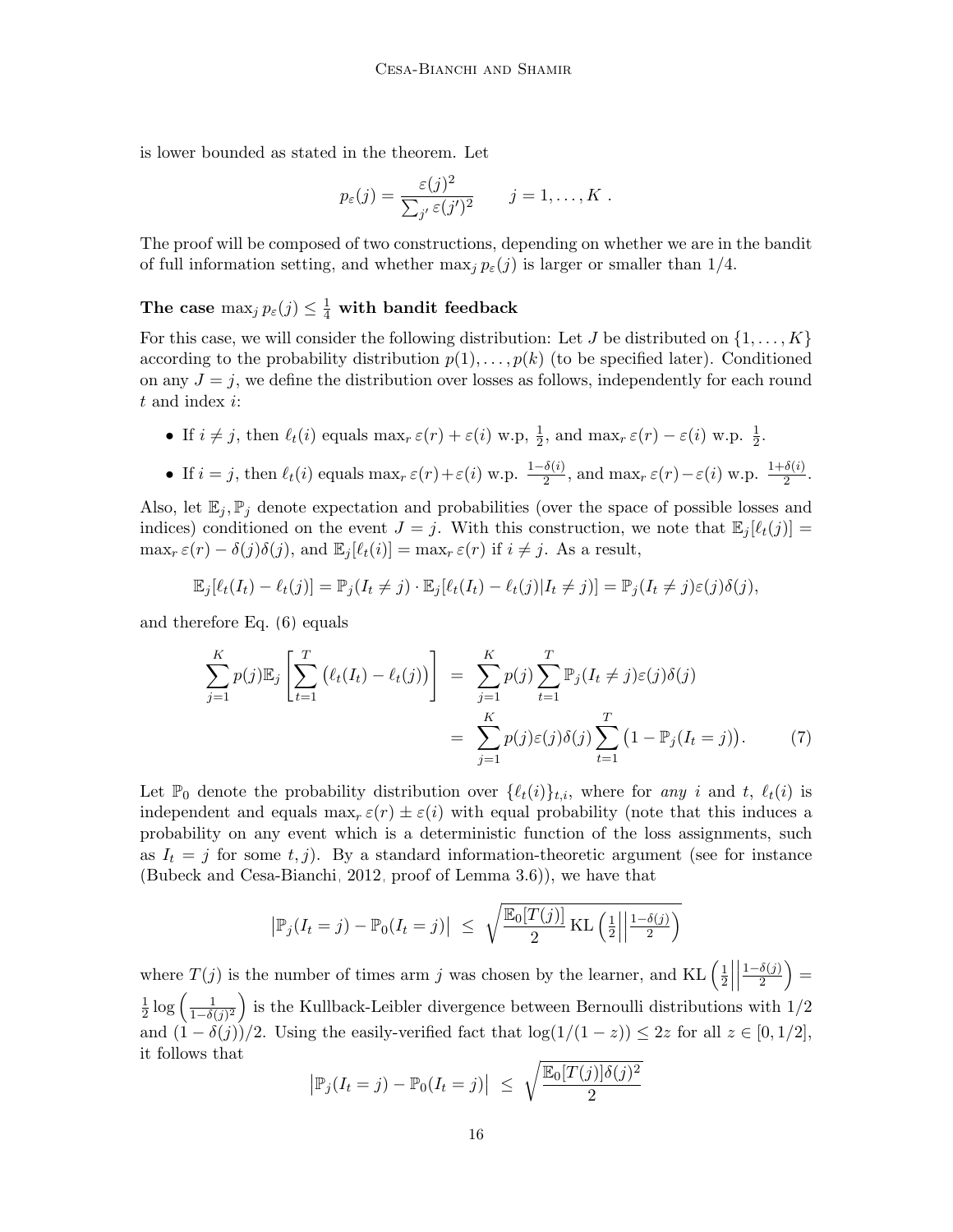as long as  $\delta(j)^2 \leq 1/2$ . Plugging this back into Eq. [\(7\)](#page-15-0), we get the lower bound

<span id="page-16-0"></span>
$$
\sum_{j=1}^{K} p(j)\varepsilon(j)\delta(j)\sum_{t=1}^{T} \left(1 - \mathbb{P}_0(I_t = j) - \sqrt{\frac{\mathbb{E}_0[T(j)]\delta(j)^2}{2}}\right)
$$
(8)

which is valid as long as  $\max_j \delta(j)^2 \leq 1/2$ . Now, for all  $j = 1, ..., K$ , we pick

$$
p(j) = p_{\varepsilon}(j)
$$
 and  $\delta(j) = \mathbb{I}\{\varepsilon(j) > 0\}\frac{\sqrt{\sum_{j} \varepsilon(j)^{2}}}{\varepsilon(j)\sqrt{T}}$ 

(assuming that  $\max_j \delta(j)^2 \leq 1/2$ ).

Substituting in Eq. [\(8\)](#page-16-0), and letting  $J = \{j \in \{1, ..., k\} : \varepsilon(j) > 0\}$ , we get

$$
\sum_{j\in J} \frac{\varepsilon(j)^2}{\sqrt{T \sum_j \varepsilon(j)^2}} \cdot \sum_{t=1}^T \left(1 - \mathbb{P}_0(I_t = j) - \sqrt{\frac{\mathbb{E}_0[T(j)]}{2p_{\varepsilon}(j)T}}\right)
$$
\n
$$
= \sqrt{T \sum_j \varepsilon(j)^2} \cdot \sum_{j\in J} \frac{p_{\varepsilon}(j)}{T} \sum_{t=1}^T \left(1 - \mathbb{P}_0(I_t = j) - \sqrt{\frac{\mathbb{E}_0[T(j)]}{2p_{\varepsilon}(j)T}}\right)
$$
\n
$$
\geq \sqrt{T \sum_j \varepsilon(j)^2} \left(1 - \max_j p_{\varepsilon}(j) - \frac{1}{T} \sum_{t=1}^T \left(\sum_{j\in J} p_{\varepsilon}(j) \sqrt{\frac{\mathbb{E}_0[T(j)]}{2p_{\varepsilon}(j)T}}\right)\right)
$$
\n
$$
\geq \sqrt{T \sum_j \varepsilon(j)^2} \left(1 - \max_j p_{\varepsilon}(j) - \sqrt{\frac{\sum_{j\in J} \mathbb{E}_0[T(j)]}{2T}}\right)
$$
\n
$$
\geq \sqrt{T \sum_j \varepsilon(j)^2} \left(1 - \max_j p_{\varepsilon}(j) - \sqrt{\frac{1}{2}}\right)
$$

where in the second-to-last step we used the fact that

$$
\sum_{j \in J} p_{\varepsilon}(j) \sqrt{a_j} \le \sqrt{\sum_{j \in J} p_{\varepsilon}(j) a_j}
$$

for any non-negative  $a_j$ , which follows from Jensen's inequality and the fact that  $p_{\varepsilon}(j)$ represents a probability distribution over the indices in J. Since we assume that  $p_{\varepsilon}(j) \leq \frac{1}{4}$  $\frac{1}{4}$ , the above is at least  $0.04\sqrt{T\sum_j \varepsilon(j)^2}$ , so we get overall that

$$
\mathbb{E}\left[\sum_{t=1}^T \ell_t(I_t) - \sum_{t=1}^T \ell_t(J)\right] \geq 0.04 \sqrt{T \sum_j \varepsilon(j)^2}
$$

under the assumption that  $\max_j p_{\varepsilon}(j) \leq \frac{1}{4}$  $\frac{1}{4}$  and that T is sufficiently large so that

$$
\max_j \frac{\mathbb{I}\{\varepsilon(j) > 0\}}{p_{\varepsilon}(j)T} \ \leq \ \frac{1}{2} \ .
$$

Note that the latter condition indeed holds under the theorem's conditions.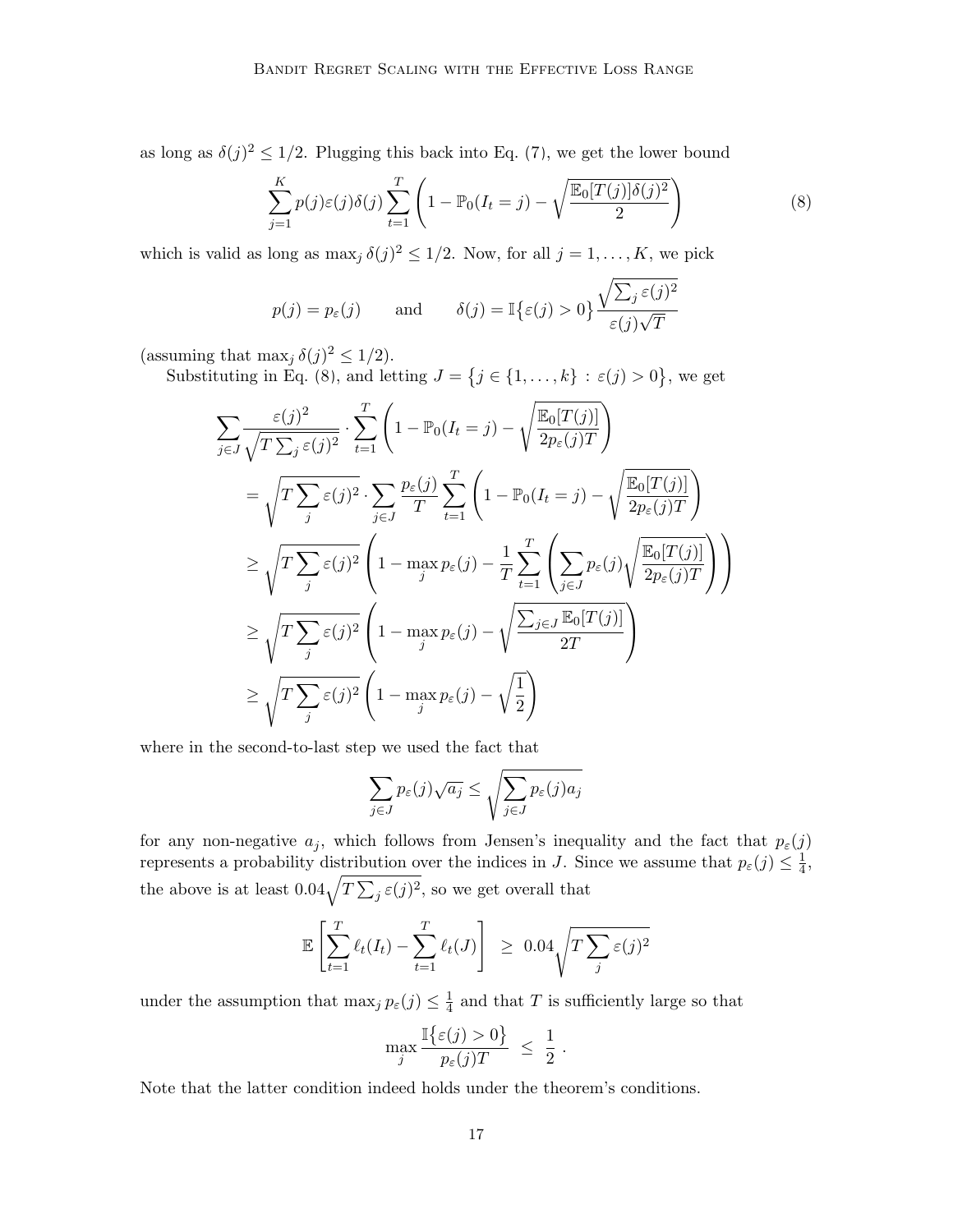The case  $\max_j p_{\varepsilon}(j) \geq \frac{1}{4}$  with bandit feedback or with full information feedback

We now turn to consider either the full information setting, or the bandit setting when  $\max_j p_{\varepsilon}(j) \geq \frac{1}{4}$  $\frac{1}{4}$ . In the latter case, we note that  $\sum_{j} \varepsilon(j)^2$  is at most a constant factor larger than  $\max_j \varepsilon(j)^2$ , so it is sufficient to prove a lower bound of  $c\sqrt{T \max_j \varepsilon(j)^2}$  for some universal positive c. In fact, we will prove this lower bound regardless of the values of  $\varepsilon(1), \ldots, \varepsilon(K)$ , and even in the easier full information case. Therefore, the same construction will give us a lower bound for both the full information setting, and the bandit setting when  $\max_j p_{\varepsilon}(j) \geq \frac{1}{4}$  $\frac{1}{4}$ .

To lower bound Eq.  $(6)$ , we will use the following distribution over losses and J, letting  $i_{\text{max}}$  be some arbitrary index in  $\arg \max_{i \in \{1,\dots,K\}} \varepsilon(i)$ , and  $\delta \in (0,1/2]$  be some parameter to be chosen later:

- For any  $t = 1, ..., T$  and  $i \neq i_{\text{max}}$ , we fix  $\ell_t(i) = \varepsilon(i_{\text{max}})$ .
- We pick a value z uniformly at random from  $\{-1, 1\}$ . Then, for all  $t = 1, \ldots, T$ , we let  $\ell_t(i_{\max})$  equal  $2\varepsilon(i_{\max})$  with probability  $\frac{1-z\delta}{2}$ , and 0 with probability  $\frac{1+z\delta}{2}$ . Also, if  $z = 1$ , we let  $J = 1$ , and if  $z = -1$ , we let  $J = 2$ .

Clearly, this loss assignment is valid  $\left( \text{as } \left| \ell_t(i) - \varepsilon(i_{\text{max}}) \right| \leq \varepsilon(i) \text{ for all } t, i \right)$ . Intuitively, we let all arms but  $i_{\text{max}}$  have a fixed loss of  $1/2$ , and randomly choose  $i_{\text{max}}$  to be either a "good" arm or a "bad" arm compared to the other arms (with expected value  $(1-z\delta)\varepsilon(i_{\max})$ , which can be wither  $(1+\delta)\varepsilon(i_{\max})$  or  $(1-\delta)\varepsilon(i_{\max})$ ). By letting  $\delta = \Theta(1/\sqrt{T})$ , we ensure that the algorithm cannot distinguish between these two events, and therefore will "err" and pick  $\Omega(\varepsilon(i_{\max})/\sqrt{T})$ -suboptimal arms with at least constant probability throughout the T rounds, hence incurring  $\Omega(\varepsilon(i_{\max})\sqrt{T})$  regret.

To make this more formal, let  $\mathbb{E}_+, \mathbb{P}_+$  denote expectations and probabilities conditioned on  $z = 1$ , and  $\mathbb{E}_-, \mathbb{P}_-$  denote expectations and probabilities conditioned on  $z = -1$ . With this notation, Eq. [\(6\)](#page-14-0) can be written as

<span id="page-17-0"></span>
$$
\frac{1}{2} \mathbb{E}_{+} \left[ \sum_{t=1}^{T} \left( \ell_{t}(I_{t}) - \ell_{t}(1) \right) \right] + \frac{1}{2} \mathbb{E}_{-} \left[ \sum_{t=1}^{T} \left( \ell_{t}(I_{t}) - \ell_{t}(2) \right) \right]
$$
\n
$$
= \frac{1}{2} \sum_{t=1}^{T} \mathbb{P}_{+} (I_{t} \neq 1) \delta \varepsilon (i_{\max}) + \frac{1}{2} \sum_{t=1}^{T} \mathbb{P}_{-} (I_{t} = 1) \delta \varepsilon (i_{\max})
$$
\n
$$
= \frac{\delta \varepsilon (i_{\max})}{2} \sum_{t=1}^{T} \left( 1 - \mathbb{P}_{+} (I_{t} = 1) + \mathbb{P}_{-} (I_{t} = 1) \right)
$$
\n
$$
\geq \frac{\delta \varepsilon (i_{\max})}{2} \sum_{t=1}^{T} \left( 1 - \left| \mathbb{P}_{+} (I_{t} = 1) - \mathbb{P}_{-} (I_{t} = 1) \right| \right) \tag{9}
$$

Noting that  $I_t$  (as a random variable) depends only on the random loss assignments of arm 1, and applying Pinsker's inequality, we have that  $|\mathbb{P}_+(I_t = 1) - \mathbb{P}_-(I_t = 1)| \le$  $\sqrt{\frac{1}{2}KL(P_t^+||P_t^-)}$ , where  $KL(P_t^+||P_t^-)$  is the Kullback-Leibler divergence between the distributions of the losses of arm 1 in rounds  $1, 2, \ldots, t-1$ , under  $z = -1$  and under  $z = 1$ .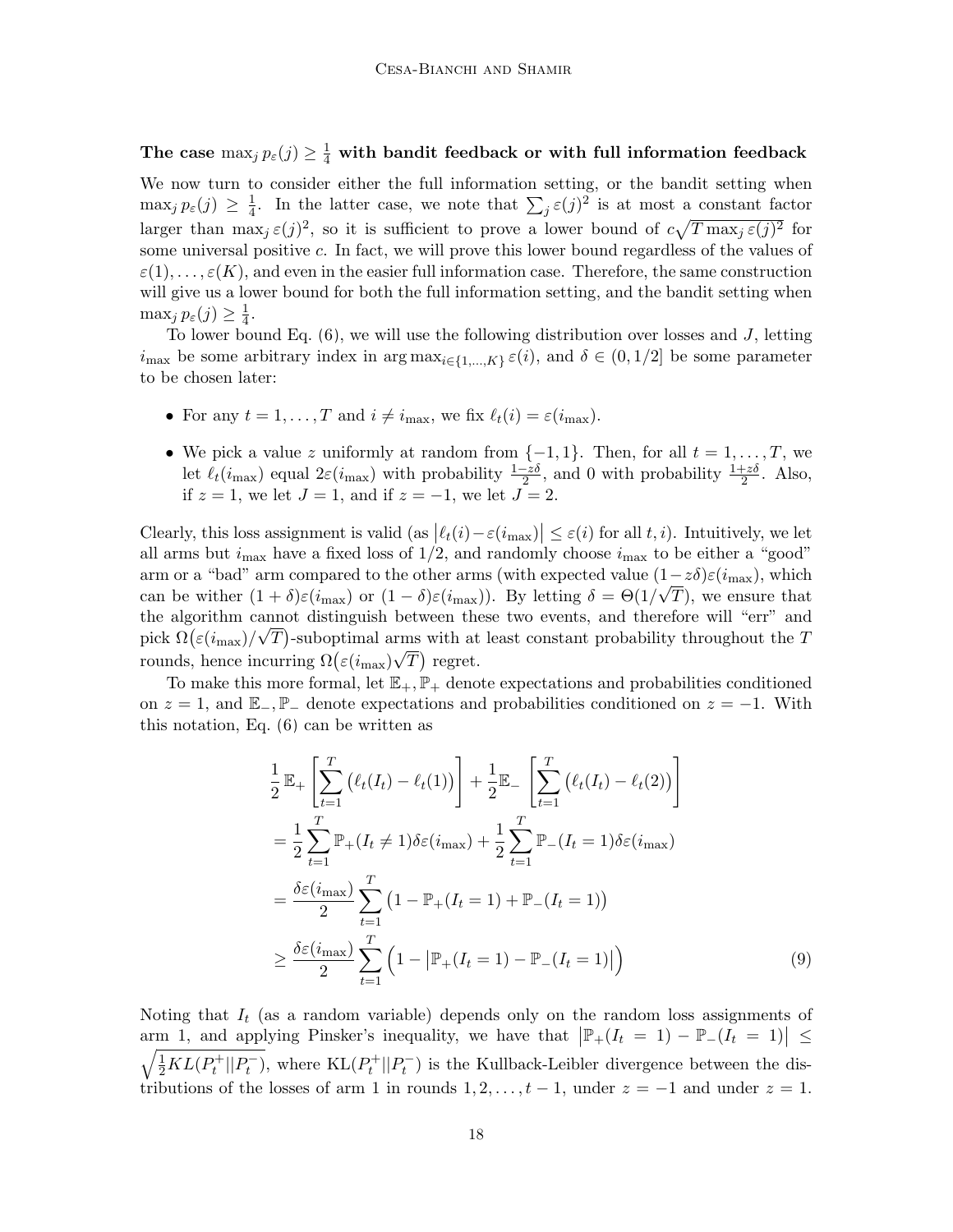Since the losses are independent across rounds, we can apply the chain rule and get that

$$
|\mathbb{P}_{+}(I_t = 1) - \mathbb{P}_{-}(I_t = 1)| \leq \sqrt{\frac{1}{2}KL(P_t^+||P_t^-)} \leq \sqrt{\frac{t-1}{2}KL\left(\frac{1-\delta}{2}\middle\| \frac{1+\delta}{2}\right)}
$$

where KL  $\left(\frac{1-\delta}{2}\right)$  $\frac{-\delta}{2}$  $\Big|\Big|\frac{1+\delta}{2}$  $\frac{+6}{2}$  is the Kullback-Leibler divergence between Bernoulli distributions with parameters  $\frac{1-\delta}{2}$  and  $\frac{1+\delta}{2}$ . This in turn equals

$$
\sqrt{\frac{t-1}{2} \cdot \delta \log \left(\frac{1+\delta}{1-\delta}\right)} \ \leq \ \sqrt{\frac{3T}{2} \delta^2}
$$

where we used the easily-verified fact that  $\log\left(\frac{1+\delta}{1-\delta}\right) \leq 3\delta$  for all  $\delta \in (0, 1/2]$ . Plugging this back into Eq. [\(9\)](#page-17-0), we get overall that

$$
\mathbb{E}\left[\sum_{t=1}^T \left(\ell_t(I_t) - \ell_t(J)\right)\right] \geq \frac{\delta \varepsilon(i_{\max})}{2} T\left(1 - \delta \sqrt{\frac{3T}{2}}\right)
$$

Picking  $\delta = 1/2$ √  $\delta = 1/2\sqrt{T}$  (which is valid since it is in  $(0, 1/2]$  for all T), we get a lower bound of  $c\varepsilon(i_{\text{max}})\sqrt{T} = \sqrt{T \max_j \varepsilon(j)^2}$  for some positive c as required.

# Proof of Theorem [6](#page-9-0)

We start by recalling the classical analysis of the Exp3 regret.

**Lemma 12** For losses  $\ell_t(i) \in [0, 1]$ , the regret of the Exp3 algorithm run with parameter  $\eta > 0$  satisfies

<span id="page-18-0"></span>
$$
\mathbb{E}\left[\sum_{t=1}^T \ell_t(I_t)\right] - \min_{k=1,\dots,K} \sum_{t=1}^T \ell_t(k) \le \frac{\log K}{\eta} + \frac{\eta}{2} \sum_{t=1}^T \|\ell_t\|^2.
$$

Proof The proof is as follows,

$$
\frac{W_{t+1}}{W_t} = \sum_{i=1}^{K} \frac{w_{t+1}(i)}{W_t}
$$
\n
$$
= \sum_{i=1}^{K} \frac{w_t(i)}{W_t} \exp(-\eta \hat{\ell}_t(i))
$$
\n
$$
= \sum_{i=1}^{K} p_t(i) \exp(-\eta \hat{\ell}_t(i))
$$
\n
$$
\leq \sum_{i=0}^{K} p_t(i) \left(1 - \eta \hat{\ell}_t(i) + \frac{(\eta \hat{\ell}_t(i))^2}{2}\right)
$$
\n(using  $e^{-x} \leq 1 - x + x^2/2$  for all  $x \geq 0$ )

\n
$$
\leq 1 - \eta \sum_{i=1}^{K} p_t(i) \hat{\ell}_t(i) + \frac{\eta^2}{2} \sum_{i=1}^{K} p_t(i) \hat{\ell}_t(i)^2.
$$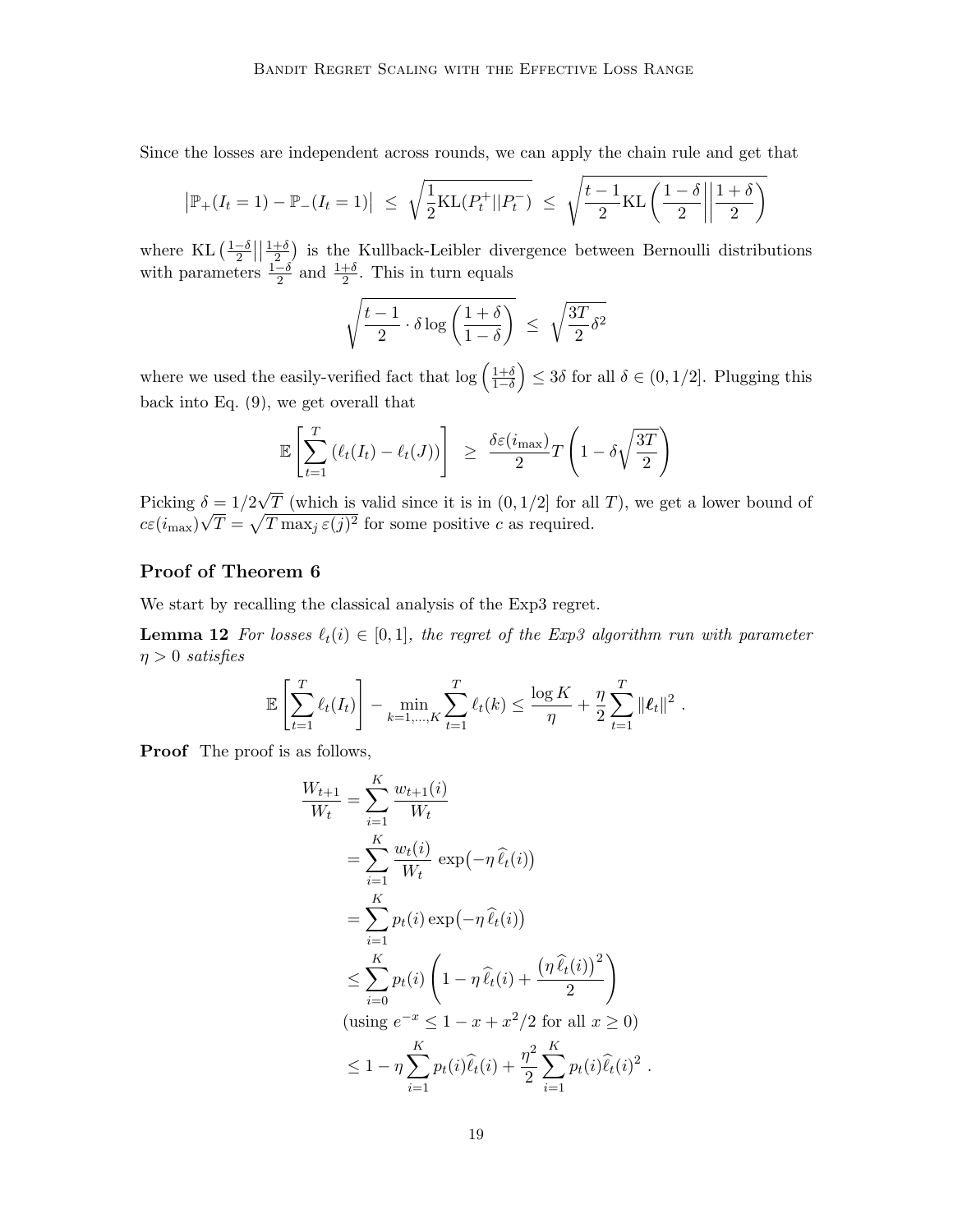Taking logs, upper bounding, and summing over  $t = 1, \ldots, T$  yields

$$
\log \frac{W_{T+1}}{W_1} \leq -\eta \sum_{t=1}^T \sum_{i=1}^K p_t(i) \widehat{\ell}_t(i) + \frac{\eta^2}{2} \sum_{t=1}^T \sum_{i=1}^K p_t(i) \widehat{\ell}_t(i)^2.
$$

Moreover, for any fixed comparison arm  $k$ , we also have

$$
\log \frac{W_{T+1}}{W_1} \ge \log \frac{w_{T+1}(k)}{W_1} = -\eta \sum_{t=1}^T \widehat{\ell}_t(k) - \log K.
$$

Putting together,

$$
\sum_{t=1}^{T} \sum_{i=1}^{K} p_t(i) \widehat{\ell}_t(i) - \sum_{t=1}^{T} \widehat{\ell}_t(k) \le \frac{\log K}{\eta} + \frac{\eta}{2} \sum_{t=1}^{T} \sum_{i=1}^{K} p_t(i) \widehat{\ell}_t(i)^2.
$$
 (10)

Next, note that

<span id="page-19-2"></span><span id="page-19-1"></span>
$$
\mathbb{E}_t\left[\widehat{\ell}_t(i)\right] = \ell_t(i) \quad \text{and} \quad \mathbb{E}_t\left[\widehat{\ell}_t(i)^2\right] = \frac{\ell_t(i)^2}{p_t(i)}\,. \tag{11}
$$

This immediately gives

$$
\mathbb{E}\left[\sum_{t=1}^{T} \ell_t(I_t)\right] - \sum_{t=1}^{T} \ell_t(k) \le \frac{\log K}{\eta} + \frac{\eta}{2} \sum_{t=1}^{T} \sum_{i=1}^{K} \ell_t(i)^2
$$

concluding the proof.

<span id="page-19-0"></span>A simple graph is an unweighted, undirected graph, containing no self-loops or multiple edges.

**Lemma 13** Let  $G = (V, E)$  be a simple and connected graph with  $|V| = K$  nodes, and let L be its Laplacian matrix. Let  $L(i,i)$  be the  $(K-1) \times (K-1)$  submatrix obtained by deleting the *i*-th row and the *i*-th column from L. Then, for any  $i = 1, ..., K$ , the eigenvalues of  $L(i, i)$  are the non-zero eigenvalues of L.

**Proof** L has  $K-1$  non-zero eigenvalues because it is connected. Let  $\mathbf{v} = (v_1, \ldots, v_K)$  be an eigenvector of L with eigenvalue  $\lambda > 0$ . Since  $L_1 = 0$ , we have that

$$
\lambda^2 = \boldsymbol{v}^\top L \boldsymbol{v} = \big(\boldsymbol{v} - v_i \boldsymbol{1} \big)^\top L \big(\boldsymbol{v} - v_i \boldsymbol{1} \big) = \boldsymbol{v}_i^\top L(i,i) \boldsymbol{v}_i
$$

where  $v_i = (v_1 - v_i, \ldots, v_{i-1} - v_i, v_{i+1} - v_i, \ldots, v_K - v_i)$ . Hence  $v_i$  is an eigenvector of  $L(i, i)$  with eigenvalue  $\lambda$ .  $\blacksquare$ 

We are now ready to prove Theorem [6.](#page-9-0)

**Proof of Theorem [6.](#page-9-0)** Using the invariance of the regret to translation of the losses and the fact that  $\ell_t(i) + 1 - a_t \geq 0$  for all t, i, and  $k_t$ ,

$$
\mathbb{E}\left[\sum_{t=1}^{T} \ell_t(I_t)\right] - \sum_{t=1}^{T} \ell_t(k) = \mathbb{E}\left[\sum_{t=1}^{T} \widetilde{\ell}_t(I_t)\right] - \sum_{t=1}^{T} \widetilde{\ell}_t(k)
$$

$$
\leq \frac{\log K}{\eta} + \frac{\eta}{2} \sum_{t=1}^{T} \|\widetilde{\ell}_t\|^2.
$$
(12)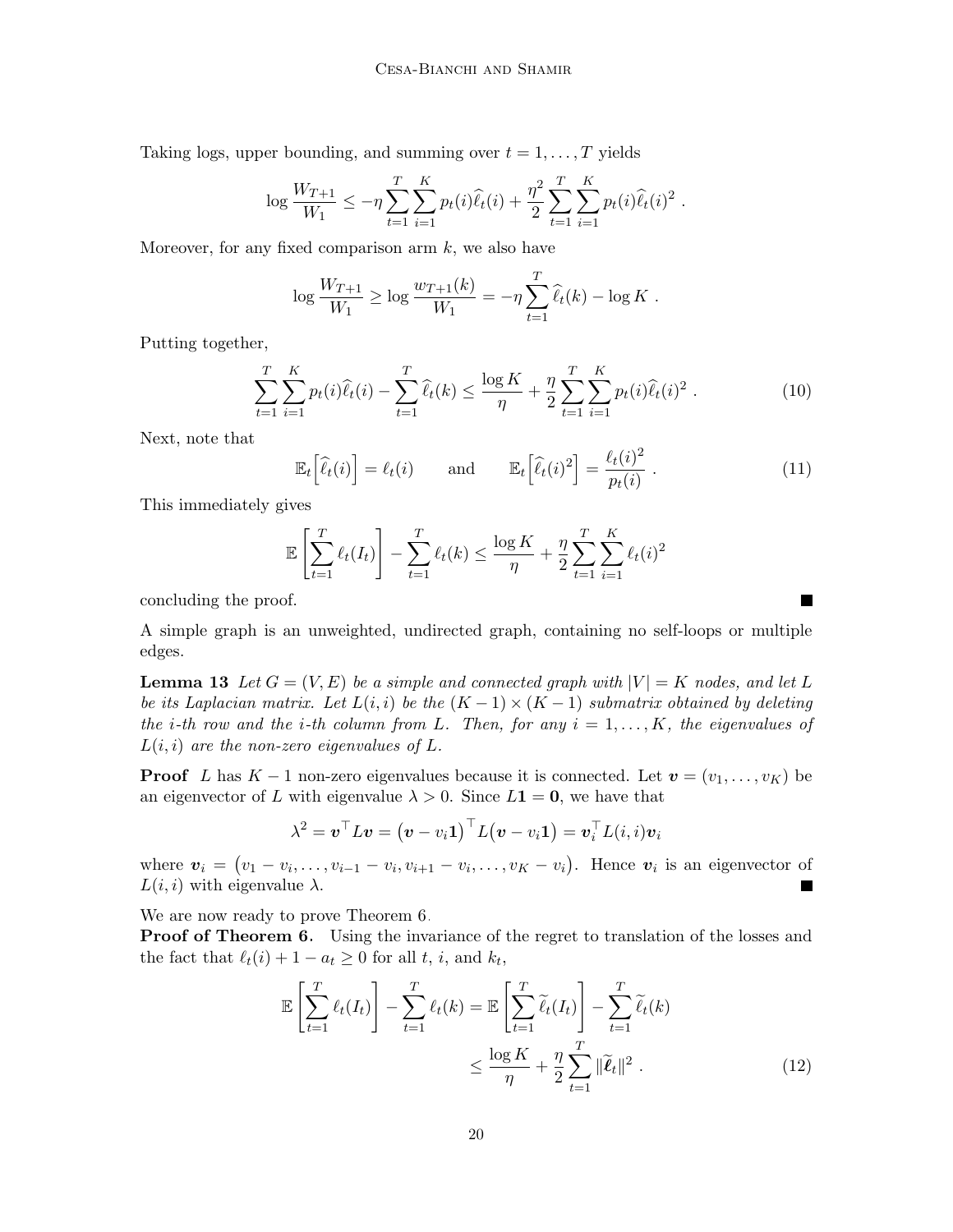Let  $\boldsymbol{\ell}_t^{\top} L_t \boldsymbol{\ell}_t = C_t^2$ . Since  $\boldsymbol{\ell}_t^{\top} L_t \boldsymbol{\ell}_t = \widetilde{\boldsymbol{\ell}}_t^{\top} L_t \widetilde{\boldsymbol{\ell}}_T$ , and since  $\widetilde{\boldsymbol{\ell}}_t$  has component  $k_t$  equal to 1, we can upper bound each term  $\|\tilde{\ell}_t\|^2$  by the solution of the convex program

$$
\begin{aligned}\n\max_{\mathbf{v} \in \mathbb{R}^K} & \|\mathbf{v}\|^2 \\
\text{such that} \quad & \mathbf{v}^\top L_t \mathbf{v} \le C_t^2 \\
& \exists i \in \{1, \dots, K\} \ v(i) = 1 \ .\n\end{aligned} \tag{13}
$$

Using Lemma [13,](#page-19-0) the above program is equivalent to

$$
\max_{\boldsymbol{v}\in\mathbb{R}^{K-1}}\left(1+\|\boldsymbol{v}\|^{2}\right) \quad \text{such that} \quad \boldsymbol{v}^{\top}L_{t}(1,1)\boldsymbol{v}\leq C_{t}^{2}
$$

where  $L(1, 1)$  is full rank. Hence we can set  $\mathbf{u} = L_t(1, 1)^{1/2}\mathbf{v}/C_t$  and obtain the equivalent program

$$
1 + \max_{\mathbf{u} \in \mathbb{R}^{K-1} : \|\mathbf{u}\| \le 1} C_t^2(\mathbf{u}^\top L_t(1,1)^{-1}\mathbf{u}) = 1 + \frac{C_t^2}{\lambda_2(L_t)}
$$
(14)

<span id="page-20-0"></span> $\blacksquare$ 

which gives us the claimed bound.

# Proof of Theorem [7](#page-9-2)

Let  $\overline{Q}_t = Q_1 + \cdots + Q_s$ . The largest r we need is the smallest R such that

$$
\sum_{r=0}^{R} 2^r \ge \bar{Q}_T
$$

and so  $R = \lfloor \log_2(\bar{Q}_T + 1) \rfloor$ . Therefore

$$
\sum_{r=0}^{R} 2^{r/2} < 4\sqrt{\bar{Q}_T + 1} \; .
$$

Because of Eq. [\(10\)](#page-19-1),

$$
\sum_{t=1}^T \left( \sum_{i=1}^K p_t(i) \widehat{\ell}_t(i) - \widehat{\ell}_t(k) \right) \le \frac{\log K}{\eta} + \frac{\eta}{2} \sum_{t=1}^T \sum_{i=1}^K p_t(i) \widehat{\ell}_t(i)^2
$$

and so

$$
\sum_{t \in S_r} \left( \sum_{i=1}^K p_t(i) \widehat{\ell}_t(i) - \widehat{\ell}_t(k) \right) \le \frac{\log K}{\eta_r} + \frac{\eta_r}{2} \sum_{t \in S_r} Q_t \le \sqrt{2(\log K) 2^r}.
$$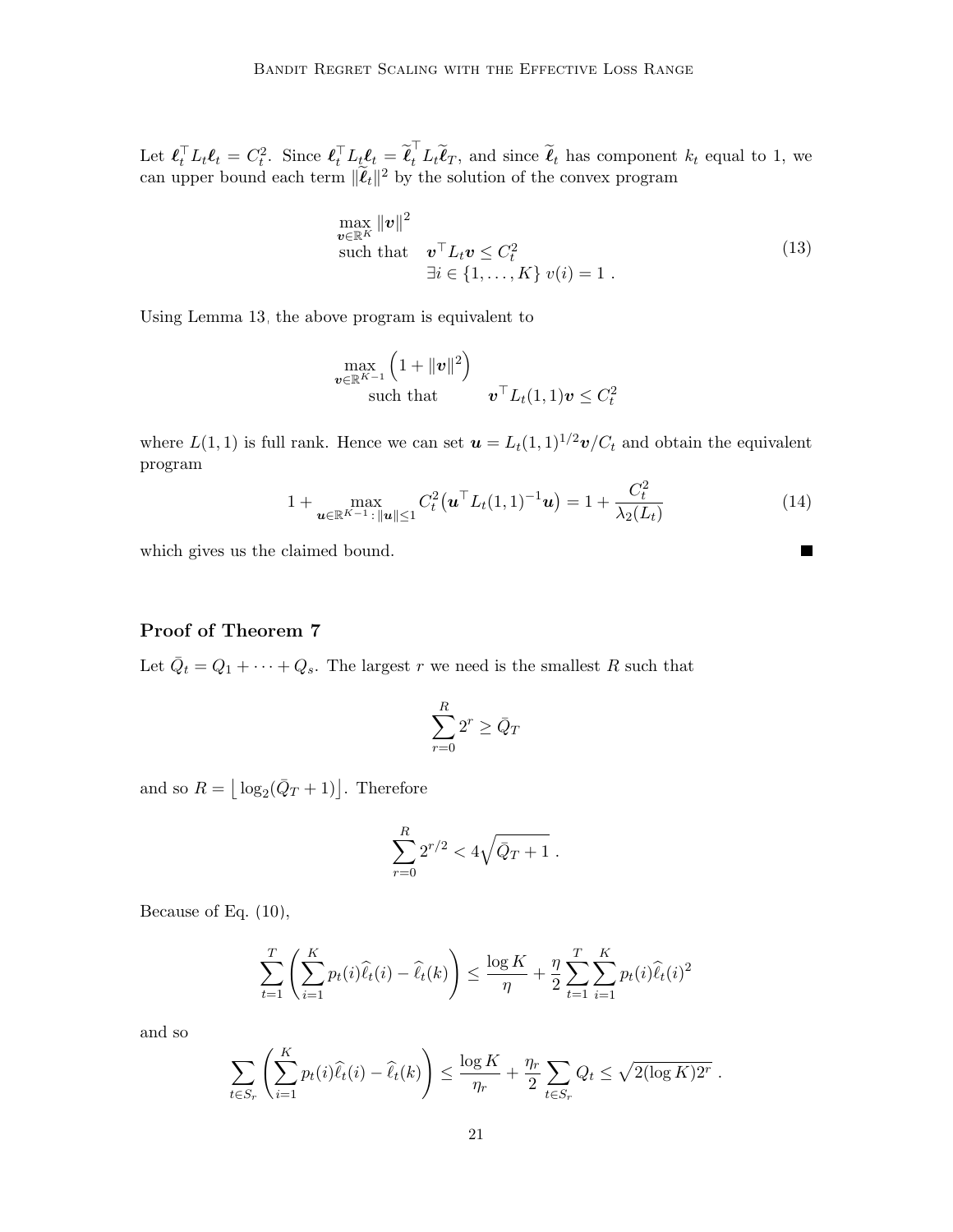Since a regret of at most 1 is incurred whenever Exp3 is restarted, we have

$$
\mathbb{E}\left[\sum_{t=1}^{T}\sum_{i=1}^{K}p_{t}(i)\widehat{\ell}_{t}(i)\right] - \sum_{t=1}^{T}\widehat{\ell}_{t}(k)
$$
\n
$$
\leq \mathbb{E}\left[\left\lfloor \log_{2}\left(\bar{Q}_{T}+1\right)\right\rfloor\right] + 4\mathbb{E}\left[\sqrt{2(\log K)\left(\bar{Q}_{T}+1\right)}\right]
$$
\n
$$
\leq \log_{2}\left(KT+1\right) + 4\sqrt{2(\log K)\left(1 + \sum_{t=1}^{T}\|\ell_{t}\|^{2}\right)}
$$

where in the last step we used Jensen's inequality and Eq. [\(11\)](#page-19-2).

# Proof of Theorem [9](#page-10-2)

To prove the theorem, let  $d = \lfloor 1/\lambda \rfloor$ , and k be any integer such that d divides k – 1. Finally, define  $G_{k,d}$  to be an "octopus" graph composed of  $(k-1)/d$  tentacles of equals length d. Formally, for any two nodes  $i, j \in \{1, ..., k\}$  where  $j > i$  w.l.o.g., we have  $(i, j) \in E$  if and only if

 $((j = k)$  and  $(i = 1 \mod d))$  or  $((j \neq k)$  and  $(j = i + 1)$  and  $(i \neq 0 \mod d))$ 

Note that here, node  $k$  is the "central" node, from which all tentacles emanate (first tentacle corresponding to nodes  $1, 2, \ldots, d$ , second tentacle corresponding to nodes  $d+1, d+2, \ldots, 2d$ and so on).

The theorem is a straightforward corollary of the following two lemmas.

**Lemma 14** For an octopus graph  $G_{k,d}$  with Laplacian  $L_{k,d}$ , for any  $C > 0$ , and for any randomized algorithm, there exists an adversary strategy  $\ell_1, \ell_2, \ldots$  such that the expected regret is  $\Omega\left(\min\left\{\sqrt{k}, Cd\right\}\sqrt{T}\right)$  while  $\ell_t^{\top}L_{k,d}\ell_t \leq C$  for each  $t = 1, \ldots, T$ .

**Proof (Sketch)** In the graph, there are  $\Omega(k)$  points at a distance  $\Omega(d)$  from the center. **Proof (Sketch)** In the graph, there are  $\Omega(k)$  points at a distance  $\Omega(d)$  from the center.<br>These "faraway" points can get loss magnitudes as large as  $\frac{1}{2} \pm \min\{1, Cd/\sqrt{k}\}\,$ , while satisfying the budget constraints and having the central point as an anchor with a fixed loss of 1/2 (to make sure the budget constraint is satisfied, assign losses in increments of roughly or 1/2 (to make sure the budget constraint is satisfied, assign losses in increments of roughly  $C/\sqrt{k}$  along each tentacle, so points in the faraway half of each points gets losses varying as  $\pm \min\{1, Cd/\sqrt{k}\}\$ . Specifically, all those faraway nair or each points gets losses varying as  $\pm \min\{1, Cd/\sqrt{k}\}\$ . Specifically, all those faraway points will get the same random binary loss every round (equalling 1/2 in expectation), except for one point whose loss will always be a  $\Theta(\sqrt{k/T})$  smaller in expectation. Assuming the hidden constant is small enough, and using the standard proof technique of lower bounds for nonstochastic multi-armed bandits, we have that the algorithm is unlikely to detect the arm with smaller-in-expectation loss, resulting in an expected regret lower bound of

$$
\Omega\left(\min\left\{1,\frac{Cd}{\sqrt{k}}\right\}\sqrt{kT}\right) = \Omega\left(\min\left\{\sqrt{k},Cd\right\}\sqrt{T}\right).
$$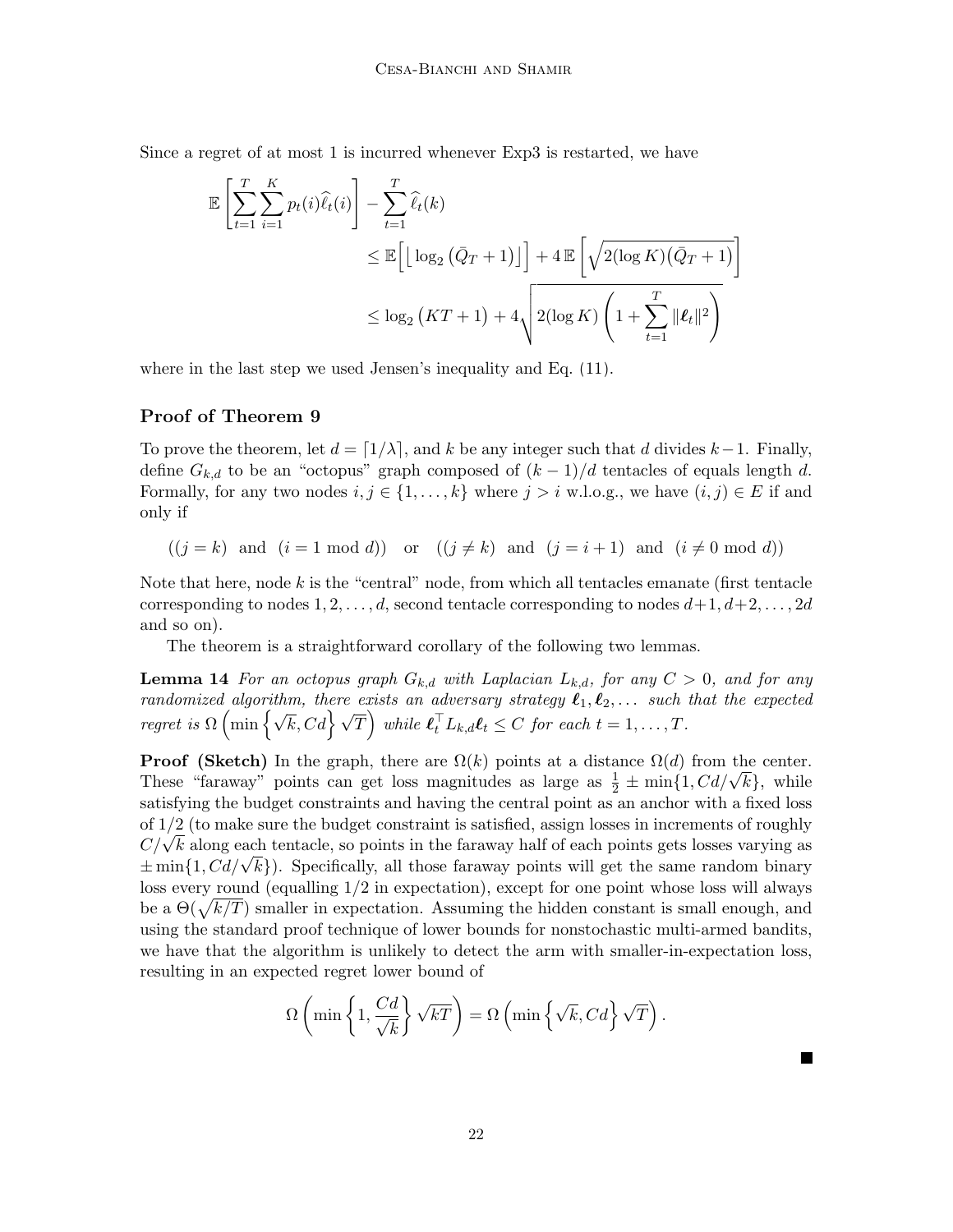**Lemma 15** For an Octopus graph  $G_{k,d}$ ,  $\lambda_2 = \Theta(1/d^2)$  (where  $\Theta(\cdot)$  hides universal constants).

**Proof** We begin with the lower bound. By [\(Rad et al., 2011,](#page-13-7) Theorem 1),  $\lambda_2$  is lower bounded by  $k/C_{\text{max}}$ , where  $C_{\text{max}} = \max_{e \in E} C_e$ , and  $C_e$  is the sum, over all pairs of distinct nodes i and j of the length of the shortest path between  $(i, j)$  passing through e assuming this path exists. For the graph as defined above, any edge separates at most  $d$  nodes from at most  $k-1$  other nodes, and the length of the path between any two nodes is at most 2d. Therefore,  $C_{\text{max}} \leq 2kd^2$ , so

$$
\lambda_2 \ge \frac{k}{2kd^2} = \frac{1}{2d^2} = \Omega\left(\frac{1}{d^2}\right).
$$

Turning to the upper bound, by corollary 4.4 in [Grone et al.](#page-12-14) [\(1990\)](#page-12-14), for any tree graph of diameter  $D, \lambda_2 \leq 2(1 - \cos(\pi/(D+1))),$  and since  $\cos(x) \geq 1 - x^2/2$  for all x, this implies

$$
\lambda_2 \le \frac{\pi^2}{(D+1)^2}.
$$

An Octopus graph  $G_{k,d}$  is a tree with diameter 2d, hence

$$
\lambda_2 \le \frac{\pi^2}{(2d+1)^2} = \mathcal{O}\left(\frac{1}{d^2}\right)
$$

from which the result follows.

# Proof of Lemma [10](#page-11-0)

For simplicity, we will drop the  $s, t$  subscripts, as they play no role here. The proof follows by an analysis similar to that of Eq. [\(13\)](#page-20-0), where 1 is replaced by  $m_t(s)$  and noting that the 2-norm upper bounds the  $\infty$ -norm. Specifically, making the worst-case assumption that the adversary budget  $C = \ell^\top L \ell$  is spent solely on the connected component we are concerned with, we need to solve the convex program

$$
\max_{\mathbf{v}\in\mathbb{R}^K} \|\mathbf{v} - m \cdot \mathbf{1}\|_{\infty}
$$
\nsuch that\n
$$
\mathbf{v}^\top L \mathbf{v} \leq C^2
$$
\n
$$
\exists i \in \{1, \dots, K\} \ v(i) = m.
$$

which is equivalent (using the fact that  $\ell^\top L \ell$  is invariant to shifting the coordinates of  $\ell$ ) to kvk∞

$$
\begin{array}{ll}\n\max_{\mathbf{v}\in\mathbb{R}^K} \|\mathbf{v}\|_{\infty} \\
\text{such that} & \mathbf{v}^\top L \mathbf{v} \leq C^2 \\
\exists i \in \{1,\ldots,K\} \ v(i) = 0 \ .\n\end{array}
$$

Upper bounding the  $\infty$ -norm by the 2-norm, and using Lemma [13,](#page-19-0) the above program is equivalent to

$$
\max_{\boldsymbol{v}\in\mathbb{R}^{K-1}} \|\boldsymbol{v}\|_2
$$
\nsuch that 
$$
\boldsymbol{v}^\top L(1,1)\boldsymbol{v}\leq C^2
$$